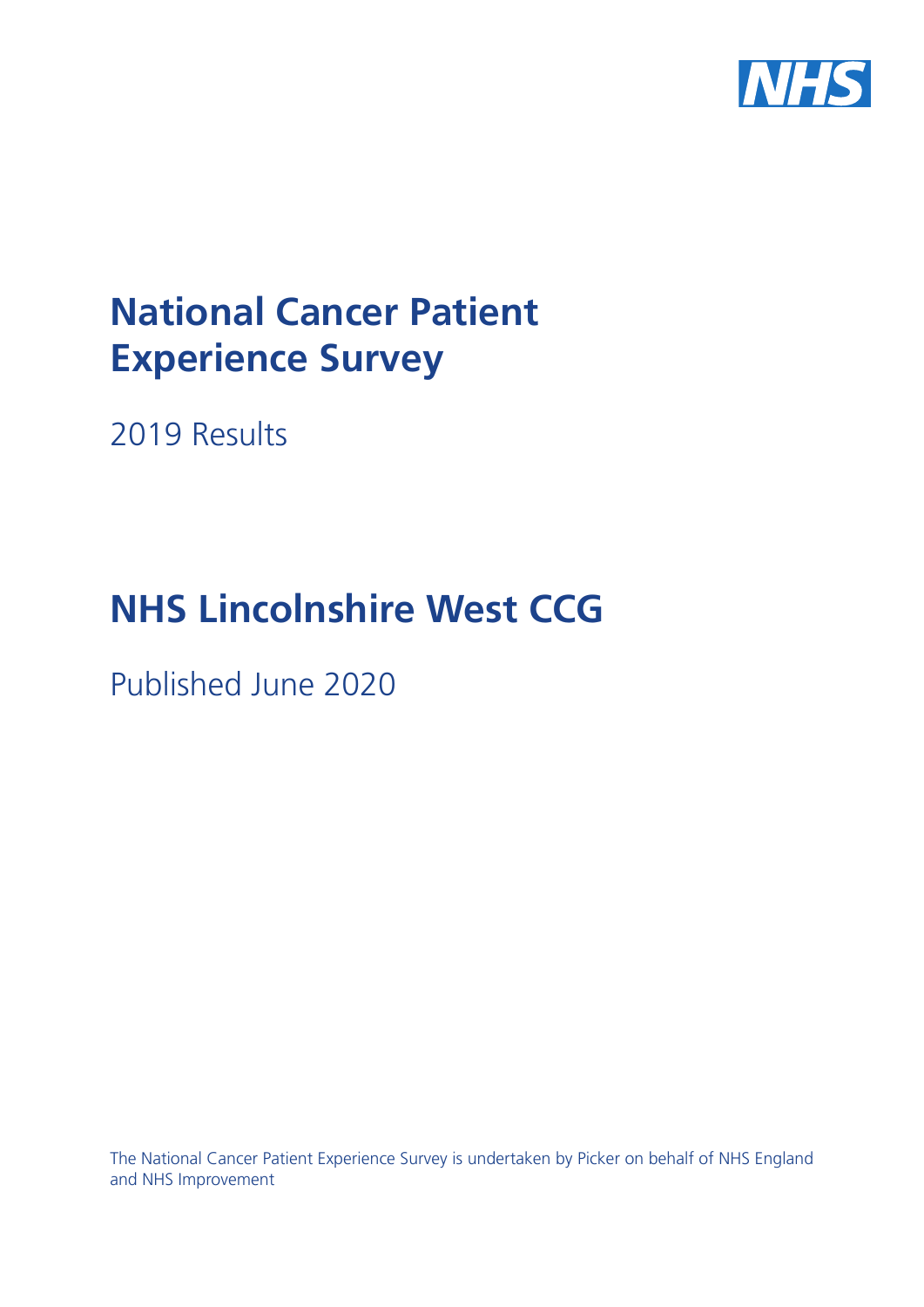# **Executive Summary** Case Mix Adjusted scores

#### **Cancer Dashboard Questions**

The following seven questions are included in phase 1 of the Cancer Dashboard developed by Public Health England and NHS England:

Q61. Patient's average rating of care scored from very poor to very good

| $\overline{0}$ | $\overline{2}$                                                | 3 | 4 | 5 | 6 | 7 | 8   | 9 | 10                                                                                            |  |
|----------------|---------------------------------------------------------------|---|---|---|---|---|-----|---|-----------------------------------------------------------------------------------------------|--|
|                |                                                               |   |   |   |   |   | 8.5 |   |                                                                                               |  |
| 73%            |                                                               |   |   |   |   |   |     |   | Q18. Patient definitely involved as much as they wanted in decisions about care and treatment |  |
|                |                                                               |   |   |   |   |   |     |   | Q19. Patient given the name of a CNS who would support them through their treatment           |  |
|                | Q20. Patient found it very or quite easy to contact their CNS |   |   |   |   |   |     |   |                                                                                               |  |
|                |                                                               |   |   |   |   |   |     |   | Q39. Patient always felt they were treated with respect and dignity while in hospital         |  |
|                | leaving hospital                                              |   |   |   |   |   |     |   | Q41. Hospital staff told patient who to contact if worried about condition or treatment after |  |
| 64%            | treatment                                                     |   |   |   |   |   |     |   | Q55. General practice staff definitely did everything they could to support patient during    |  |
|                |                                                               |   |   |   |   |   |     |   |                                                                                               |  |

#### **Questions Outside Expected Range**

|                                                                                                                       |            | Case Mix Adjusted Scores   |                            |                   |
|-----------------------------------------------------------------------------------------------------------------------|------------|----------------------------|----------------------------|-------------------|
|                                                                                                                       | 2019 Score | Lower<br>Expected<br>Range | Upper<br>Expected<br>Range | National<br>Score |
| Q15. Patient felt possible side effects were definitely explained in an understandable way                            | 67%        | 68%                        | 78%                        | 73%               |
| Q16. Patient definitely given practical advice and support in dealing with side effects of<br>treatment               | 60%        | 62%                        | 73%                        | 67%               |
| Q18. Patient definitely involved as much as they wanted in decisions about care and<br>treatment                      | 73%        | 77%                        | 85%                        | 81%               |
| Q19. Patient given the name of a CNS who would support them through their treatment                                   | 87%        | 89%                        | 95%                        | 92%               |
| Q20. Patient found it very or quite easy to contact their CNS                                                         | 77%        | 80%                        | 90%                        | 85%               |
| Q21. Patient got understandable answers to important questions all or most of the time                                | 79%        | 83%                        | 92%                        | 87%               |
| Q22. Hospital staff gave information about support or self-help groups for people with<br>cancer                      | 84%        | 84%                        | 92%                        | 88%               |
| Q24. Hospital staff gave information on getting financial help or possible benefits                                   | 54%        | 55%                        | 70%                        | 63%               |
| Q40. Patient given clear written information about what should or should not do after<br>leaving hospital             | 80%        | 80%                        | 92%                        | 86%               |
| Q41. Hospital staff told patient who to contact if worried about condition or treatment after<br>leaving hospital     | 90%        | 90%                        | 98%                        | 94%               |
| Q43. Patient definitely found hospital staff to discuss worries or fears during their outpatient<br>or day case visit | 64%        | 65%                        | 76%                        | 71%               |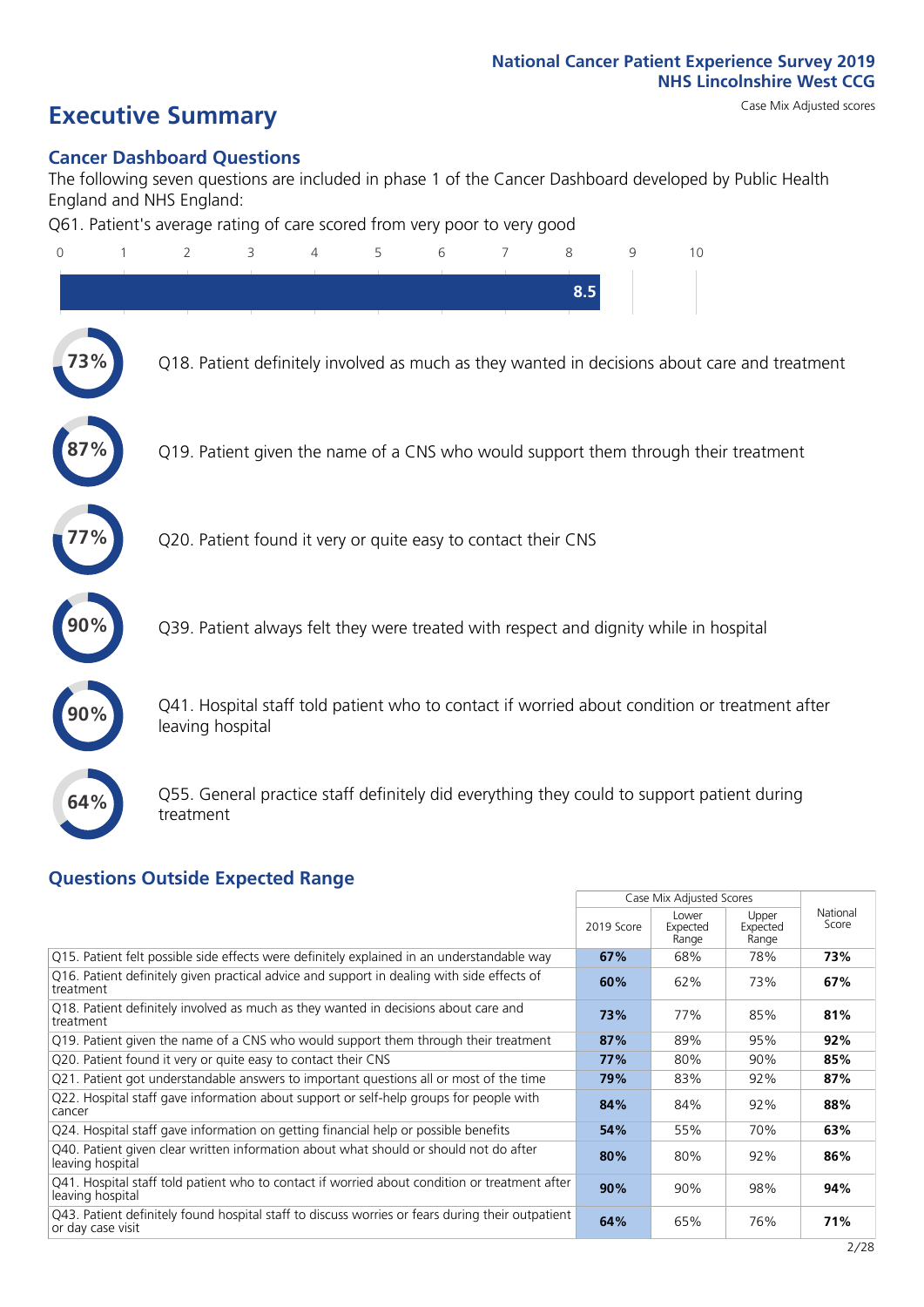|                                                                                                                    |            | Case Mix Adjusted Scores   |                            |                   |
|--------------------------------------------------------------------------------------------------------------------|------------|----------------------------|----------------------------|-------------------|
|                                                                                                                    | 2019 Score | Lower<br>Expected<br>Range | Upper<br>Expected<br>Range | National<br>Score |
| Q49. Beforehand patient completely had all information needed about chemotherapy<br>treatment                      | 76%        | 79%                        | 90%                        | 84%               |
| Q50. Patient given enough information about whether chemotherapy was working in a<br>completely understandable way | 60%        | 60%                        | 75%                        | 68%               |
| Q51. Hospital staff definitely gave family or someone close all the information needed to<br>help care at home     | 53%        | 54%                        | 66%                        | 60%               |
| Q53. Patient definitely given enough support from health or social services after treatment                        | 30%        | 35%                        | 55%                        | 45%               |
| Q54. GP given enough information about patient's condition and treatment                                           | 91%        | 93%                        | 98%                        | 95%               |
| Q58. Overall the administration of care was good or very good                                                      | 83%        | 85%                        | 92%                        | 89%               |
| Q60. Someone discussed with patient whether they would like to take part in cancer<br>research                     | 18%        | 21%                        | 39%                        | 30%               |
| Q61. Patient's average rating of care scored from very poor to very good                                           | 8.5        | 8.6                        | 9.0                        | 8.8               |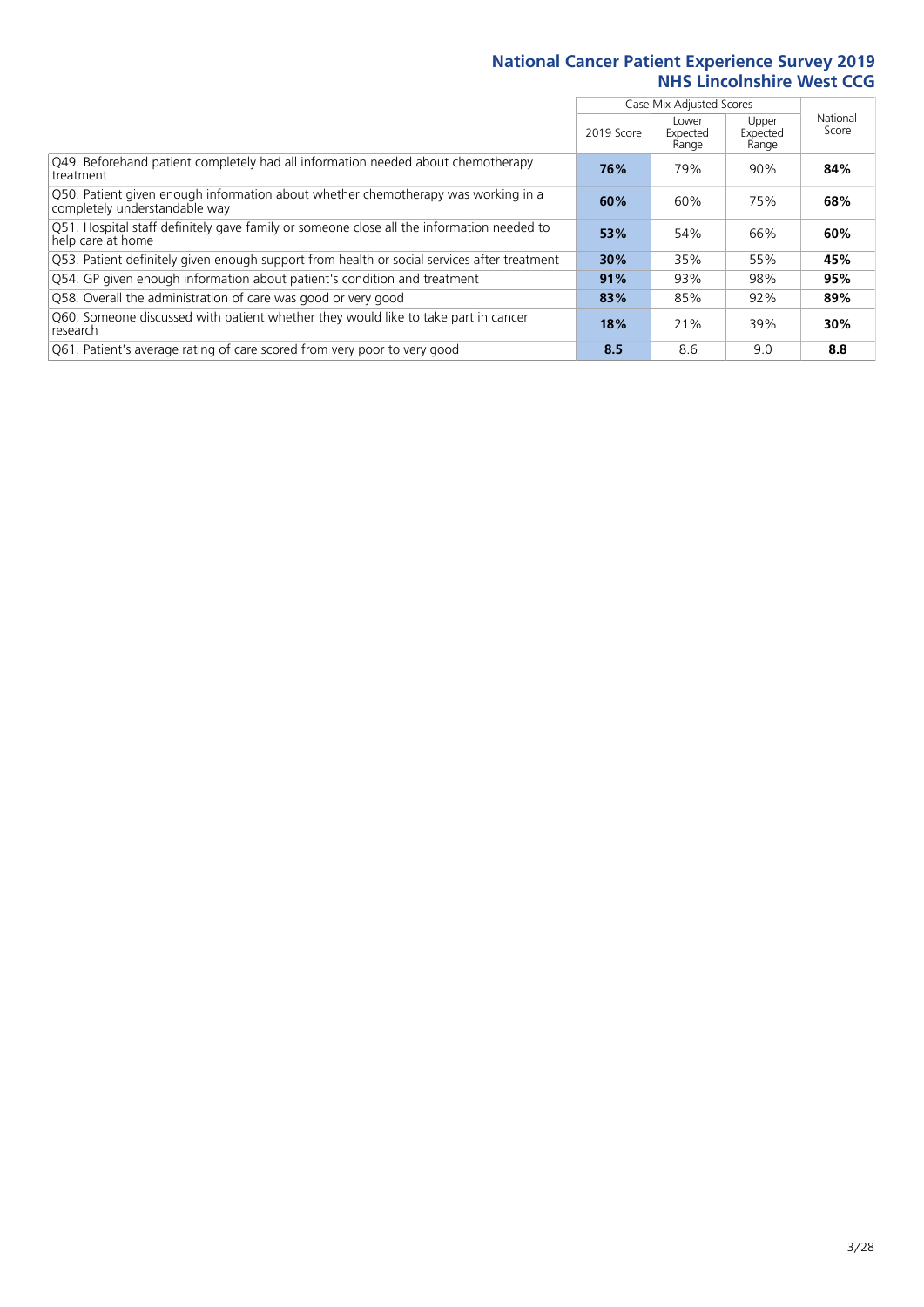### **Introduction**

The National Cancer Patient Experience Survey 2019 is the ninth iteration of the survey first undertaken in 2010. It has been designed to monitor national progress on cancer care; to provide information to drive local quality improvements; to assist commissioners and providers of cancer care; and to inform the work of the various charities and stakeholder groups supporting cancer patients.

The survey was overseen by a national Cancer Patient Experience Advisory Group. This Advisory Group set the principles and objectives of the survey programme and guided questionnaire development. The survey was commissioned and managed by NHS England. The survey provider, Picker, is responsible for designing, running and analysing the survey.

The 2019 survey involved 143 NHS Trusts. Out of 111,366 people, 67,858 people responded to the survey, yielding a response rate of 61%.

# **Methodology**

#### **Eligibility, fieldwork and survey methods**

The sample for the survey included all adult (aged 16 and over) NHS patients, with a confirmed primary diagnosis of cancer, discharged from an NHS Trust after an inpatient episode or day case attendance for cancer related treatment in the months of April, May and June 2019. The fieldwork for the survey was undertaken between December 2019 and March 2020.

As in the previous four years, the survey used a mixed mode methodology. Questionnaires were sent by post, with two reminders where necessary, but also included an option to complete the questionnaire online. A Freephone helpline and email was available for respondents to opt out, ask questions about the survey, enable them to complete their questionnaire over the phone and provide access to a translation and interpreting facility for those whose first language was not English.

#### **Case-mix adjustment**

Both unadjusted and adjusted scores are presented in this report. Case-mix adjusted scores allows us to account for the impact that differing patient populations might have on results. By using the case-mix adjusted estimates we can obtain a greater understanding of how a CCG is performing given their patient population. The factors taken into account in this case-mix adjustment are gender, age, ethnic group, deprivation, and tumour group.

#### **Scoring methodology**

Fifty-two questions from the questionnaire are scored as these questions relate directly to patient experience. For all but one question (Q61), scores are presented as the percentage of positive responses out of all scored responses. For Q61, respondents rate their overall care on a scale of 0 to 10, of which the average was calculated for this question's presented score. The percentages in this report have been rounded to the nearest percentage point. Therefore, in some cases the figures do not appear to add up to 100%.

#### **Statistical significance**

In the reporting of 2019 results, appropriate statistical tests have been undertaken to identify unadjusted scores for which the change over time is 'statistically significant'. Thirty-seven scored questions in 2019 have been compared with those of 2018 and a statistically significant change between the two years has been reported where identified.

For the scored questions that are comparable beyond 2018, statistically significant change over the five years has also been reported where identified. A statistically significant difference means that the change in the result is very unlikely to have occurred by sampling variation.

#### **Suppression**

#### **Question-level suppression**

For scores where the base size per question is  $<$ 21, the score will be suppressed and replaced with an asterisk (\*). The base size will include neutral response options.

#### **Double suppression**

If any group within a particular sub-group breakdown (such as the tumour group breakdown) has <21 responses, then the figure for this particular group is suppressed and replaced with an asterisk (\*). If there is only one group within the sub-group breakdown that has <21 respondents, and is therefore suppressed, the group with the next lowest number of respondents is also supressed and replaced with an asterisk (\*) (regardless if it is greater than or less than 21).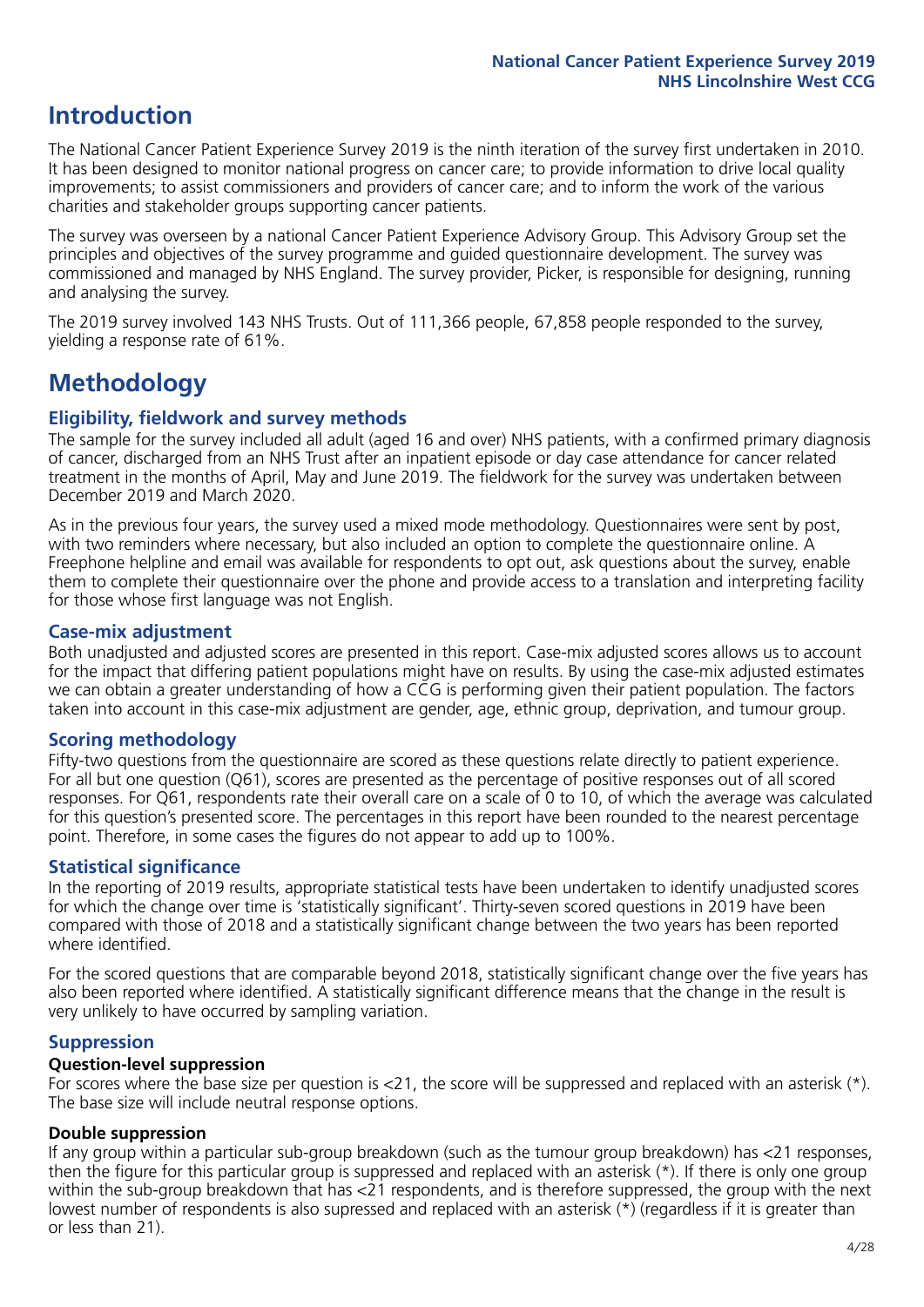## **Understanding the results**

This report shows how this CCG scored for each question in the survey, compared with national results and previous year's results. It is aimed at helping individual CCGs to understand their performance and identify areas for local improvement. Below is a description of the type of results presented within this report and how to understand them.

#### **Expected range charts**

The expected range charts in this report show a bar with the lowest and highest score received for each question nationally. Within this bar, an expected range is given (in grey) and a black diamond represents the actual score for this CCG.

CCGs whose score is above the upper limit of the expected range (in the dark blue) are positive outliers, with a score statistically significantly higher than the national mean. This indicates that the CCG performs better than what CCGs of the same size and demographics are expected to perform. The opposite is true if the score is below the lower limit of the expected range (in the light blue); these are negative outliers. For scores within the expected range (in the grey), the score is what we would expect given the CCG's size and demographics.

#### **Comparability tables**

The comparability tables show the 2018 and 2019 unadjusted scores for this CCG for each scored question. If there is a significant change from 2018 and 2019 or overall from 2015 to 2019, an arrow will be presented for the direction of change. The adjusted 2019 score will also be presented for each scored question along with the lower and upper expected range and national score. Scores above the upper limit of the expected range will be highlighted dark blue, scores below the lower limit of the expected range will be highlighted light blue, and scores within the lower and upper limit of the expected ranges will be highlighted grey.

#### **Tumour type tables**

The tumour type tables show the unadjusted scores for each scored question for each of the 13 tumour groups. The national score for that tumour group is also shown. Unadjusted scores for the same tumour type across different CCGs may not be comparable, as they do not account for the impact that differing patient populations might have on results. Central nervous system is abbreviated as 'CNS' and lower gastrointestinal tract is abbreviated as 'LGT' throughout this report.

#### **Year on year charts**

The year on year charts show five columns representing the unadjusted scores of the last five years (2015, 2016, 2017, 2018 and 2019) for each scored question.

#### **Notes on specific questions**

Following the development phase of the 2019 survey, several changes were made to the questionnaire. Six scored questions were amended (Q5, Q18, Q30, Q35, Q56 and Q60) and one non-scored question (Q29) was amended that impacted the comparability of questions Q30 to Q41. Of all questions changed or impacted by change, only Q60 is presented with historical comparisons; though the results should be interpreted with caution.

#### **Unadjusted data and case-mix adjusted data**

Unadjusted data should be used to see the actual responses from patients relating to the CCG. Case-mix adjusted data, together with expected ranges, should be used to understand whether the results are significantly higher or lower than national results taking account of the patient mix.

### **Further information**

This research was carried out in accordance with the international standard for organisations conducting social research (accreditation to ISO20252:2012; certificate number GB08/74322). The 2019 survey data has been produced and published in line with the Code of Practice for Official Statistics.

For more information on the methodology, please see the Technical Document. It can be viewed along with the 2019 questionnaire and survey quidance on the website at [www.ncpes.co.uk](https://www.ncpes.co.uk/supporting-documents). For all other outputs at National, Trust, CCG and Cancer Alliance level, please see the PDF reports, Excel tables and dashboards at [www.ncpes.co.uk.](https://www.ncpes.co.uk/current-results)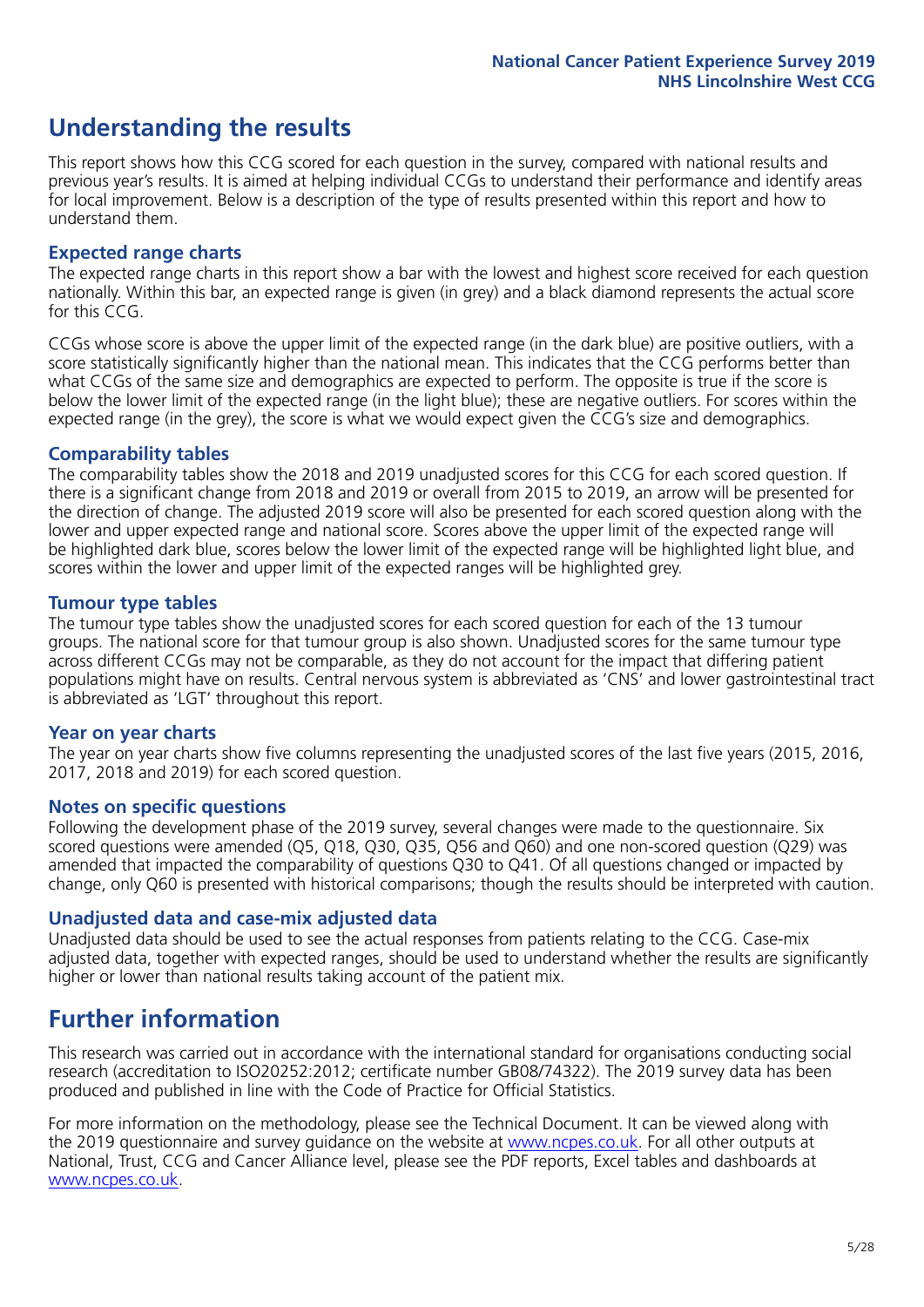### **Response Rate**

#### **Overall Response Rate**

322 patients responded out of a total of 515 patients, resulting in a response rate of 63%.

|          | Sample Size | Adjusted<br>Sample | Completed | Response Rate |
|----------|-------------|--------------------|-----------|---------------|
| CCG      | 548         | 515                | 322       | 63%           |
| National | 119,855     | 111,366            | 67,858    | 61%           |

#### **Respondents by Survey Type**

|                            | Number of<br>Respondents |
|----------------------------|--------------------------|
| Online                     | 32                       |
| Paper                      | 290                      |
| Phone                      | $\left( \right)$         |
| <b>Translation Service</b> |                          |

#### **Respondents by Tumour Group**

|                      | Number of<br>Respondents |
|----------------------|--------------------------|
| <b>Brain / CNS</b>   | $\mathcal{P}$            |
| <b>Breast</b>        | 66                       |
| Colorectal / LGT     | 37                       |
| Gynaecological       | 6                        |
| Haematological       | 59                       |
| <b>Head and Neck</b> | 8                        |
| Lung                 | 14                       |
| Prostate             | 58                       |
| Sarcoma              | 1                        |
| Skin                 | 9                        |
| <b>Upper Gastro</b>  | 10                       |
| Urological           | 22                       |
| Other                | 30                       |

#### **Respondents by Age and Gender**

Respondents year of birth has been used to determine age. This information has been amalgamated into 8 age bands. The age and gender distribution for the CCG was as follows:

|        | Age 16-24 | Age 25-34 | Age 35-44 | Age 45-54 | Age 55-64 | Age 65-74 | Age 75-84 | Age 85+ | Total |
|--------|-----------|-----------|-----------|-----------|-----------|-----------|-----------|---------|-------|
| Male   |           |           |           |           | 30        |           | 47        |         | 168   |
| Female |           |           | 8         | 18        | 40        | 53        | 29        |         | 154   |
| Total  |           |           |           | 21        | 70        | 130       | 76        | 13      | 322   |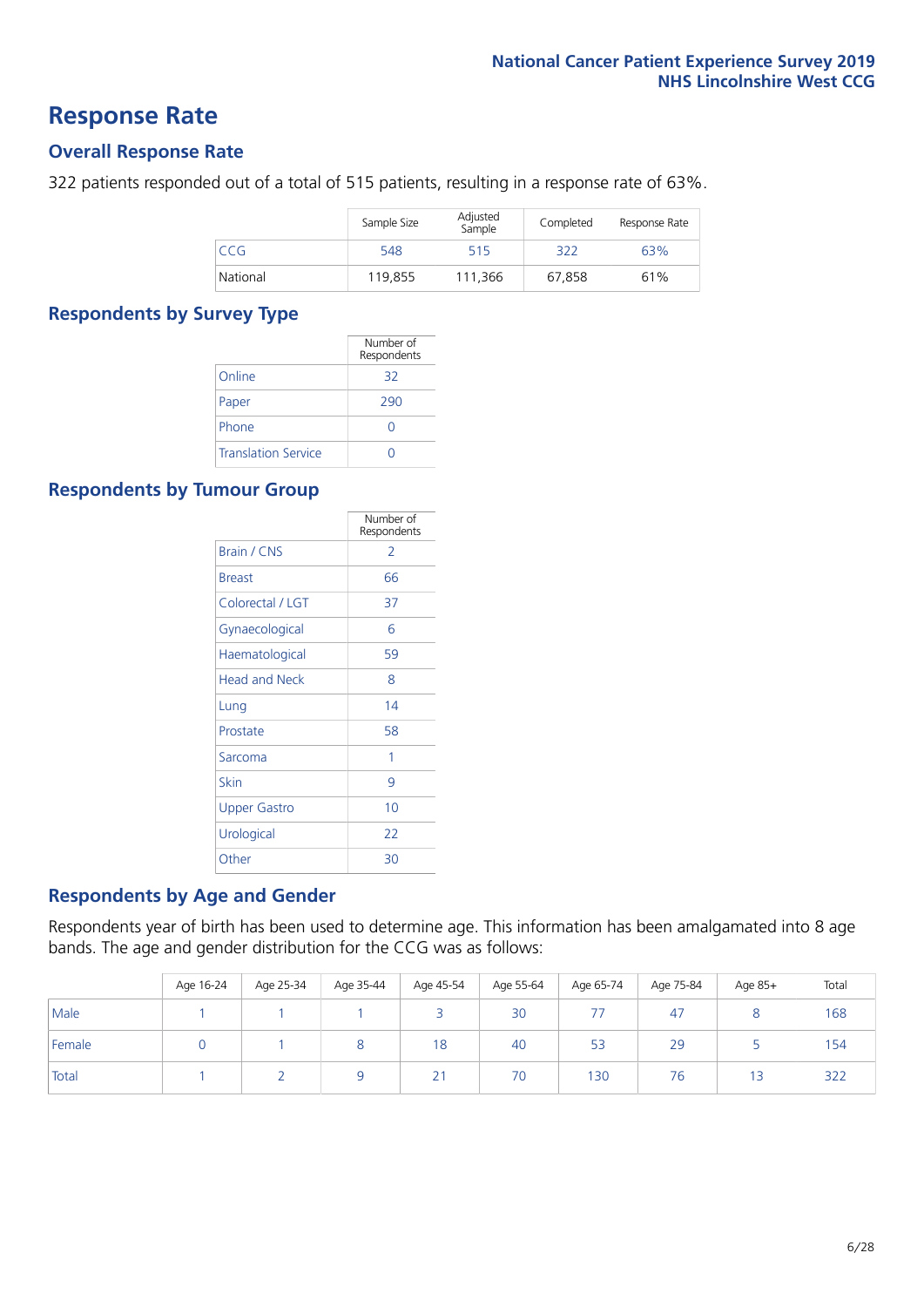# **Expected Range Charts**

| Lower Expected Range<br>Average                                                                                                                                                                                                                                                                                                                                                                                                                                                                                             |       |     | Upper Expected Range |     |     |                               |            | Case Mix Adjusted Score |                   |            |          |
|-----------------------------------------------------------------------------------------------------------------------------------------------------------------------------------------------------------------------------------------------------------------------------------------------------------------------------------------------------------------------------------------------------------------------------------------------------------------------------------------------------------------------------|-------|-----|----------------------|-----|-----|-------------------------------|------------|-------------------------|-------------------|------------|----------|
| <b>SEEING YOUR GP</b><br>Q1. Saw GP once or twice before being told they needed to go to<br>hospital<br>Q2. Patient thought they were seen as soon as necessary                                                                                                                                                                                                                                                                                                                                                             | 0%    | 10% | 20%                  | 30% | 40% | 50%                           | 60%        | 70%                     | 80%<br>81%<br>81% |            | 90% 100% |
| <b>DIAGNOSTIC TESTS</b><br>Q5. Received all the information needed about the test<br>Q6. The length of time waiting for the test to be done was about<br>right<br>Q7. Test results explained in completely understandable way                                                                                                                                                                                                                                                                                               | 0%    | 10% | 20%                  | 30% | 40% | 50%                           | 60%        | 70%                     | 80%<br>80%        | 92%<br>85% | 90% 100% |
| <b>FINDING OUT WHAT WAS WRONG WITH YOU</b><br>Q10. Patient told they could bring a family member or friend when<br>first told they had cancer<br>Q11. Patient felt they were told sensitively that they had cancer<br>Q12. Patient completely understood the explanation of what was<br>wrong<br>Q13. Patient given easy to understand written information about<br>the type of cancer they had                                                                                                                             | $0\%$ | 10% | 20%                  | 30% | 40% | 50%                           | 60%        | 70%<br>69%<br>71%       | 80%<br>79%        | 86%        | 90% 100% |
| <b>DECIDING THE BEST TREATMENT FOR YOU</b><br>Q14. Patient felt that treatment options were completely explained<br>Q15. Patient felt possible side effects were definitely explained in<br>an understandable way<br>Q16. Patient definitely given practical advice and support in dealing<br>with side effects of treatment<br>Q17. Patient definitely told about side effects that could affect<br>them in the future<br>Q18. Patient definitely involved as much as they wanted in<br>decisions about care and treatment | 0%    | 10% | 20%                  | 30% | 40% | 50%<br>53%<br>$\blacklozenge$ | 60%<br>60% | 70%<br>67%<br>73%       | 80%<br>80%        |            | 90% 100% |
| <b>CLINICAL NURSE SPECIALIST (CNS)</b><br>Q19. Patient given the name of a CNS who would support them<br>through their treatment<br>Q20. Patient found it very or quite easy to contact their CNS<br>Q21. Patient got understandable answers to important questions<br>all or most of the time                                                                                                                                                                                                                              | 0%    | 10% | 20%                  | 30% | 40% | 50%                           | 60%        | 70%                     | 80%<br>77%<br>79% | 90%<br>87% | 100%     |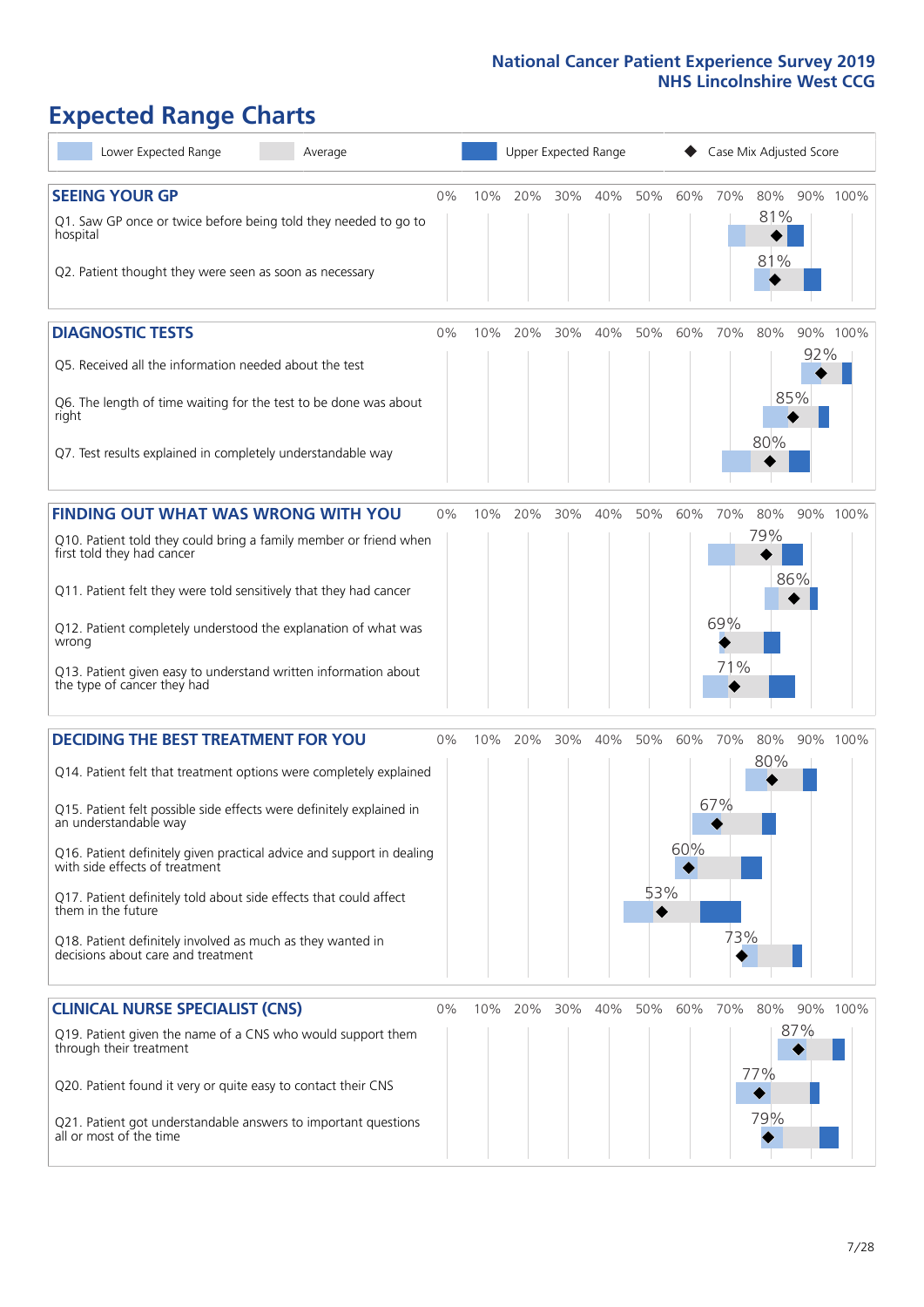# **Expected Range Charts**

| Lower Expected Range<br>Average                                                                                                                                                                                                                                                                                                                                                                                               |    |     |     |     | Upper Expected Range |            |     |            | Case Mix Adjusted Score |     |          |
|-------------------------------------------------------------------------------------------------------------------------------------------------------------------------------------------------------------------------------------------------------------------------------------------------------------------------------------------------------------------------------------------------------------------------------|----|-----|-----|-----|----------------------|------------|-----|------------|-------------------------|-----|----------|
| <b>SUPPORT FOR PEOPLE WITH CANCER</b><br>Q22. Hospital staff gave information about support or self-help<br>groups for people with cancer<br>Q23. Hospital staff discussed or gave information about the impact<br>cancer could have on day to day activities<br>Q24. Hospital staff gave information on getting financial help or<br>possible benefits<br>Q25. Hospital staff told patient they could get free prescriptions | 0% | 10% | 20% | 30% | 40%                  | 50%<br>54% | 60% | 70%        | 80%<br>84%<br>82%       | 87% | 90% 100% |
| <b>OPERATIONS</b>                                                                                                                                                                                                                                                                                                                                                                                                             | 0% | 10% | 20% | 30% | 40%                  | 50%        | 60% | 70%        | 80%                     |     | 90% 100% |
| Q27. Beforehand, patient had all the information needed about the<br>operation<br>Q28. Afterwards, staff completely explained how operation had<br>gone in understandable way                                                                                                                                                                                                                                                 |    |     |     |     |                      |            |     |            | 78%                     | 95% |          |
| <b>HOSPITAL CARE AS AN INPATIENT</b>                                                                                                                                                                                                                                                                                                                                                                                          | 0% | 10% | 20% | 30% | 40%                  | 50%        | 60% | 70%        | 80%                     |     | 90% 100% |
| Q30. Hospital staff didn't talk in front of patient as if patient wasn't<br>there<br>Q31. Patient had confidence and trust in all doctors treating them<br>Q32. Patient's family or someone close definitely felt able to talk to<br>a doctor<br>Q33. Patient had confidence and trust in all the ward nurses<br>treating them<br>Q34. Patient thought there were always or nearly always enough                              |    |     |     |     |                      |            | 63% | 73%<br>73% | 83%<br>80%              |     |          |
| nurses on duty to care for them<br>Q35. All hospital staff asked patient what name they prefer to be<br>called by                                                                                                                                                                                                                                                                                                             |    |     |     |     |                      |            |     | 71%        |                         |     |          |
| Q36. Patient always given enough privacy when discussing<br>condition or treatment<br>Q37. Patient definitely found hospital staff to discuss worries or<br>fears during their inpatient visit                                                                                                                                                                                                                                |    |     |     |     |                      | 50%        |     |            | 81%                     |     |          |
| Q38. Hospital staff definitely did everything they could to help<br>control pain<br>Q39. Patient always felt they were treated with respect and dignity<br>while in hospital<br>Q40. Patient given clear written information about what should or<br>should not do after leaving hospital                                                                                                                                     |    |     |     |     |                      |            |     |            | 83%<br>80%              | 90% |          |
| Q41. Hospital staff told patient who to contact if worried about<br>condition or treatment after leaving hospital                                                                                                                                                                                                                                                                                                             |    |     |     |     |                      |            |     |            |                         | 90% |          |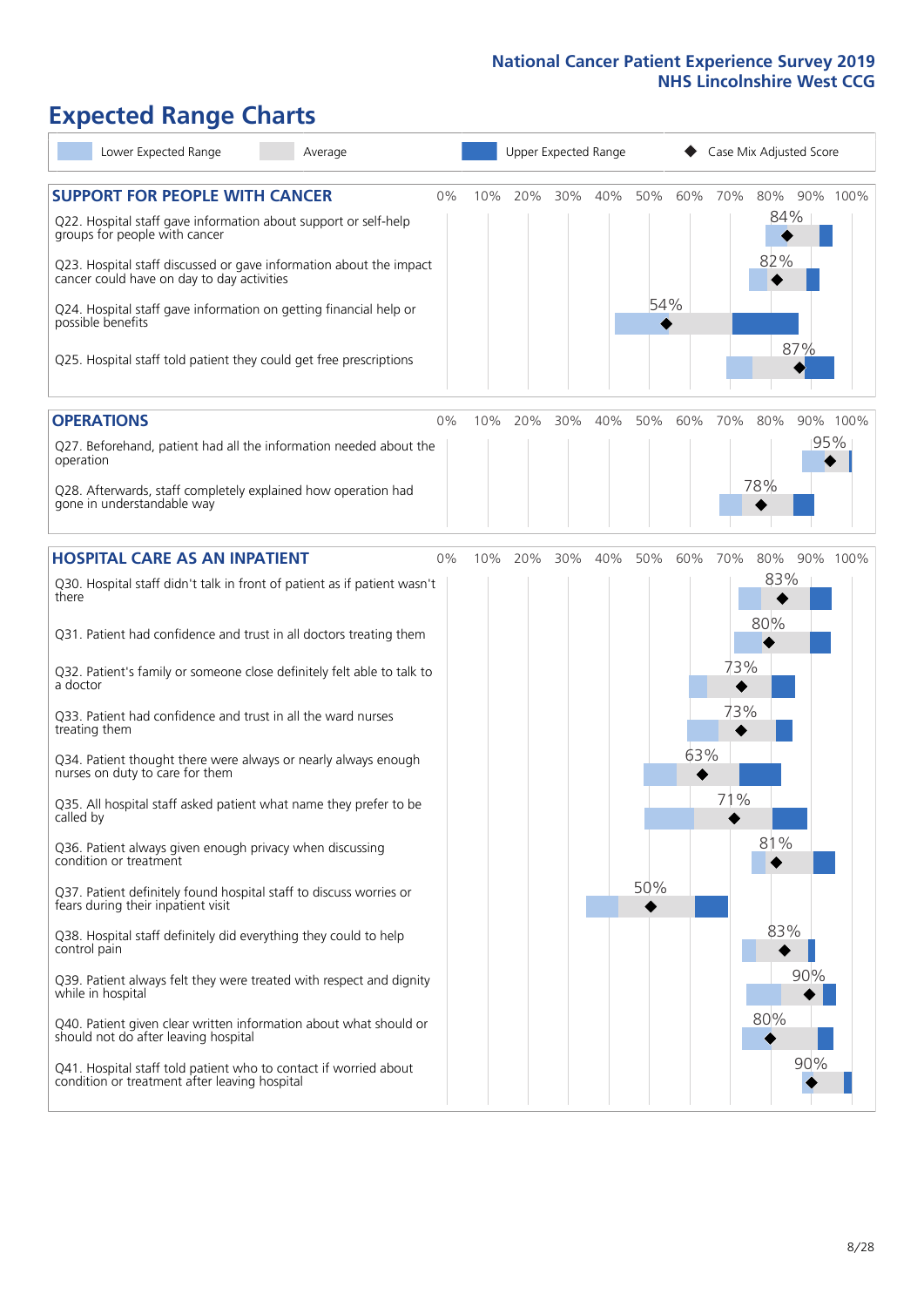# **Expected Range Charts**

| Lower Expected Range                                                                                                  | Average |       |     |                |     | Upper Expected Range |     |     |     | Case Mix Adjusted Score |     |          |
|-----------------------------------------------------------------------------------------------------------------------|---------|-------|-----|----------------|-----|----------------------|-----|-----|-----|-------------------------|-----|----------|
| <b>HOSPITAL CARE AS A DAY PATIENT / OUTPATIENT 0%</b>                                                                 |         |       | 10% | 20%            | 30% | 40%                  | 50% | 60% | 70% | 80%                     |     | 90% 100% |
| Q43. Patient definitely found hospital staff to discuss worries or<br>fears during their outpatient or day case visit |         |       |     |                |     |                      |     |     | 64% |                         |     |          |
| Q44. Cancer doctor had the right documents at patient's last<br>outpatient appointment                                |         |       |     |                |     |                      |     |     |     |                         | 94% |          |
| Q46. Beforehand patient completely had all information needed<br>about radiotherapy treatment                         |         |       |     |                |     |                      |     |     |     |                         | 90% |          |
| Q47. Patient completely given understandable information about<br>whether radiotherapy was working                    |         |       |     |                |     |                      |     |     | 66% |                         |     |          |
| Q49. Beforehand patient completely had all information needed<br>about chemotherapy treatment                         |         |       |     |                |     |                      |     |     |     | 76%                     |     |          |
| Q50. Patient given enough information about whether<br>chemotherapy was working in a completely understandable way    |         |       |     |                |     |                      |     | 60% |     |                         |     |          |
| <b>HOME CARE AND SUPPORT</b>                                                                                          |         | 0%    | 10% | 20%            | 30% | 40%                  | 50% | 60% | 70% | 80%                     |     | 90% 100% |
| Q51. Hospital staff definitely gave family or someone close all the<br>information needed to help care at home        |         |       |     |                |     |                      | 53% |     |     |                         |     |          |
| Q52. Patient definitely given enough support from health or social<br>services during treatment                       |         |       |     |                |     | 43%                  |     |     |     |                         |     |          |
| Q53. Patient definitely given enough support from health or social<br>services after treatment                        |         |       |     |                | 30% |                      |     |     |     |                         |     |          |
| <b>CARE FROM YOUR GENERAL PRACTICE</b>                                                                                |         | 0%    |     | 10% 20%        | 30% | 40%                  | 50% | 60% | 70% | 80%                     |     | 90% 100% |
| Q54. GP given enough information about patient's condition and<br>treatment                                           |         |       |     |                |     |                      |     |     |     |                         | 91% |          |
| Q55. General practice staff definitely did everything they could to<br>support patient during treatment               |         |       |     |                |     |                      |     | 64% |     |                         |     |          |
| <b>YOUR OVERALL NHS CARE</b>                                                                                          |         | $0\%$ | 10% | 20%            | 30% | 40%                  | 50% | 60% | 70% | 80%                     |     | 90% 100% |
| Q56. Different people treating and caring for patient always work<br>well together to give best possible care         |         |       |     |                |     |                      |     |     | 69% |                         |     |          |
| Q57. Patient given a care plan                                                                                        |         |       |     |                | 32% |                      |     |     |     |                         |     |          |
| Q58. Overall the administration of care was good or very good                                                         |         |       |     |                |     |                      |     |     |     | 83%                     |     |          |
| Q59. Patient felt length of time for attending clinics and<br>appointments for cancer was about right                 |         |       |     |                |     |                      |     |     | 68% |                         |     |          |
| Q60. Someone discussed with patient whether they would like to<br>take part in cancer research                        |         |       |     | 18%            |     |                      |     |     |     |                         |     |          |
|                                                                                                                       |         | 0     |     | $\overline{2}$ | 3   | 4                    | 5   | 6   | 7   | 8                       | 9   | 10       |
| Q61. Patient's average rating of care scored from very poor to very<br>good                                           |         |       |     |                |     |                      |     |     |     |                         | 8.5 |          |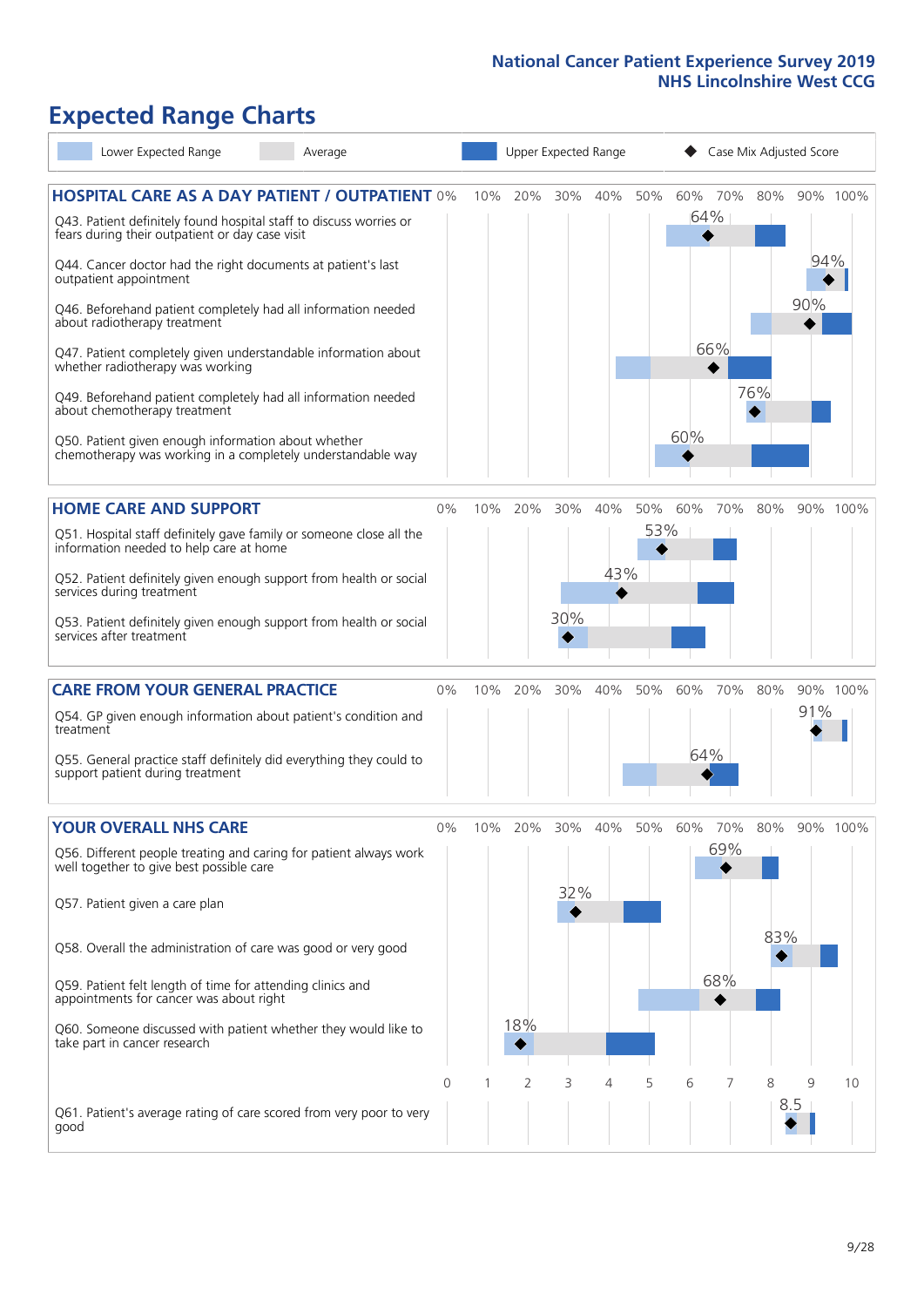# **Comparability Tables**

**CLINICAL NURSE SPECIALIST (CNS)**

\* Indicates where a score has been suppressed because there are less than 21 responses.

\*\* No score available for 2018.

or  $\blacktriangledown$  $\blacktriangle$ 

Change 2018-2019: Indicates where 2019 score is significantly higher or lower than 2018 score Change Overall: Indicates significant change overall (2015, 2016, 2017, 2018 and 2019).

Adjusted Score below Lower Expected Range Adjusted Score between Upper and Lower Expected Ranges Adjusted Score above Upper Expected Range

|                                                                             |           |               | Unadjusted Scores |               |                                             |         |               | Case Mix Adjusted Scores |                                     |                   |
|-----------------------------------------------------------------------------|-----------|---------------|-------------------|---------------|---------------------------------------------|---------|---------------|--------------------------|-------------------------------------|-------------------|
|                                                                             | 2018<br>n | 2018<br>Score | 2019<br>n         | 2019<br>Score | $\sim$   Change   Change  <br>2018-<br>2019 | Overall | 2019<br>Score | Lower<br>Range           | Upper<br>Expected Expected<br>Range | National<br>Score |
| <b>SEEING YOUR GP</b>                                                       |           |               |                   |               |                                             |         |               |                          |                                     |                   |
| Q1. Saw GP once or twice before being told they needed to go<br>to hospital | 265       | 84%           | 242               | 82%           |                                             |         | 81%           | 74%                      | 84%                                 | 79%               |
| Q2. Patient thought they were seen as soon as necessary                     | 337       | 81%           | 308               | 81%           |                                             |         | 81%           | 80%                      | 88%                                 | 84%               |
| <b>DIAGNOSTIC TESTS</b>                                                     |           |               |                   |               |                                             |         |               |                          |                                     |                   |

| -----------------                                                         |      |     |     |     |  |     |     |     |     |
|---------------------------------------------------------------------------|------|-----|-----|-----|--|-----|-----|-----|-----|
| O5. Received all the information needed about the test                    | $**$ | **  | 276 | 93% |  | 92% | 92% | 98% | 95% |
| Q6. The length of time waiting for the test to be done was<br>about right | 296  | 84% | 281 | 86% |  | 85% | 84% | 92% | 88% |
| Q7. Test results explained in completely understandable way               | 301  | 75% | 278 | 80% |  | 80% | 75% | 85% | 80% |

#### **FINDING OUT WHAT WAS WRONG WITH YOU** Q10. Patient told they could bring a family member or friend when first told they had cancer <sup>314</sup> **76%** <sup>294</sup> **79% 79%** 71% 83% **77%** Q11. Patient felt they were told sensitively that they had cancer 343 **80%** 318 **86% 86%** 82% 90% **86%** Q12. Patient completely understood the explanation of what was wrong 345 **74%** 318 **69% 69%** 68% 78% **73%** Q13. Patient given easy to understand written information about the type of cancer they had <sup>291</sup> **73%** <sup>281</sup> **73% 71%** 69% 80% **74%**

| <b>DECIDING THE BEST TREATMENT FOR YOU</b>                                                              |      |       |     |     |     |     |     |     |
|---------------------------------------------------------------------------------------------------------|------|-------|-----|-----|-----|-----|-----|-----|
| Q14. Patient felt that treatment options were completely<br>explained                                   | 294  | 80%   | 278 | 80% | 80% | 79% | 88% | 83% |
| Q15. Patient felt possible side effects were definitely explained<br>in an understandable way           | 324  | 71%   | 306 | 67% | 67% | 68% | 78% | 73% |
| Q16. Patient definitely given practical advice and support in<br>dealing with side effects of treatment | 322  | 57%   | 300 | 60% | 60% | 62% | 73% | 67% |
| Q17. Patient definitely told about side effects that could affect<br>them in the future                 | 304  | 48%   | 284 | 54% | 53% | 51% | 63% | 57% |
| Q18. Patient definitely involved as much as they wanted in<br>decisions about care and treatment        | $**$ | $* *$ | 315 | 74% | 73% | 77% | 85% | 81% |

| <b>CLINICAL NURSE SPECIALIST (CNS)</b>                                                    |     |     |     |     |     |     |     |     |
|-------------------------------------------------------------------------------------------|-----|-----|-----|-----|-----|-----|-----|-----|
| Q19. Patient given the name of a CNS who would support them<br>through their treatment    | 323 | 84% | 297 | 87% | 87% | 89% | 95% | 92% |
| Q20. Patient found it very or quite easy to contact their CNS                             | 224 | 78% | 225 | 77% | 77% | 80% | 90% | 85% |
| Q21. Patient got understandable answers to important<br>questions all or most of the time | 218 | 84% | 201 | 80% | 79% | 83% | 92% | 87% |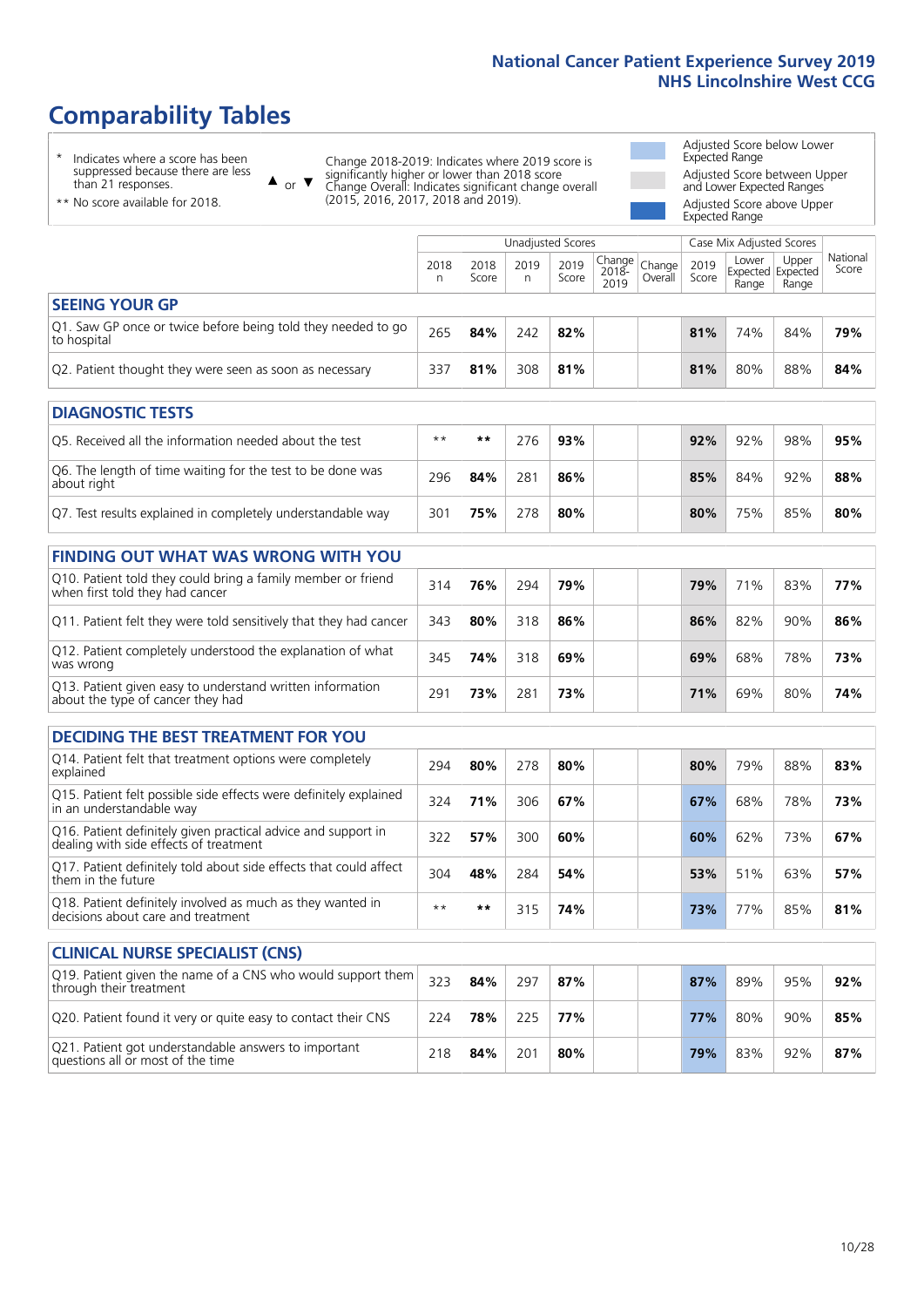# **Comparability Tables**

\* Indicates where a score has been suppressed because there are less than 21 responses.

\*\* No score available for 2018.

 $\triangle$  or  $\nabla$ 

Change 2018-2019: Indicates where 2019 score is significantly higher or lower than 2018 score Change Overall: Indicates significant change overall (2015, 2016, 2017, 2018 and 2019).

Adjusted Score below Lower Expected Range Adjusted Score between Upper and Lower Expected Ranges Adjusted Score above Upper Expected Range

|                                                                                                                   |              |               |           | <b>Unadjusted Scores</b> |                         |                   |               | Case Mix Adjusted Scores            |                |                   |
|-------------------------------------------------------------------------------------------------------------------|--------------|---------------|-----------|--------------------------|-------------------------|-------------------|---------------|-------------------------------------|----------------|-------------------|
|                                                                                                                   | 2018<br>n    | 2018<br>Score | 2019<br>n | 2019<br>Score            | Change<br>2018-<br>2019 | Change<br>Overall | 2019<br>Score | Lower<br>Expected Expected<br>Range | Upper<br>Range | National<br>Score |
| <b>SUPPORT FOR PEOPLE WITH CANCER</b>                                                                             |              |               |           |                          |                         |                   |               |                                     |                |                   |
| Q22. Hospital staff gave information about support or self-help<br>groups for people with cancer                  | 251          | 78%           | 248       | 85%                      |                         |                   | 84%           | 84%                                 | 92%            | 88%               |
| Q23. Hospital staff discussed or gave information about the<br>impact cancer could have on day to day activities  | 204          | 78%           | 221       | 82%                      |                         |                   | 82%           | 79%                                 | 89%            | 84%               |
| Q24. Hospital staff gave information on getting financial help or<br>possible benefits                            | 151          | 46%           | 157       | 54%                      |                         |                   | 54%           | 55%                                 | 70%            | 63%               |
| Q25. Hospital staff told patient they could get free prescriptions                                                | 130          | 74%           | 137       | 88%                      |                         |                   | 87%           | 76%                                 | 88%            | 82%               |
| <b>OPERATIONS</b>                                                                                                 |              |               |           |                          |                         |                   |               |                                     |                |                   |
| Q27. Beforehand, patient had all the information needed about<br>the operation                                    | 175          | 94%           | 154       | 95%                      |                         |                   | 95%           | 93%                                 | 99%            | 96%               |
| Q28. Afterwards, staff completely explained how operation had<br>gone in understandable way                       | 175          | 74%           | 155       | 78%                      |                         |                   | 78%           | 73%                                 | 86%            | 79%               |
| <b>HOSPITAL CARE AS AN INPATIENT</b>                                                                              |              |               |           |                          |                         |                   |               |                                     |                |                   |
| Q30. Hospital staff didn't talk in front of patient as if patient<br>wasn't there                                 | $**$         | **            | 147       | 84%                      |                         |                   | 83%           | 78%                                 | 90%            | 84%               |
| Q31. Patient had confidence and trust in all doctors treating<br>them                                             | $\star\star$ | **            | 148       | 80%                      |                         |                   | 80%           | 78%                                 | 90%            | 84%               |
| Q32. Patient's family or someone close definitely felt able to talk<br>to a doctor                                | $\star\star$ | **            | 123       | 73%                      |                         |                   | 73%           | 64%                                 | 80%            | 72%               |
| Q33. Patient had confidence and trust in all the ward nurses<br>treating them                                     | $\star\star$ | **            | 149       | 73%                      |                         |                   | 73%           | 67%                                 | 81%            | 74%               |
| Q34. Patient thought there were always or nearly always<br>enough nurses on duty to care for them                 | $**$         | **            | 147       | 63%                      |                         |                   | 63%           | 57%                                 | 72%            | 64%               |
| Q35. All hospital staff asked patient what name they prefer to<br>be called by                                    | $**$         | **            | 146       | 71%                      |                         |                   | 71%           | 61%                                 | 80%            | 71%               |
| Q36. Patient always given enough privacy when discussing<br>condition or treatment                                | $\star\star$ | **            | 147       | 82%                      |                         |                   | 81%           | 79%                                 | 90%            | 85%               |
| Q37. Patient definitely found hospital staff to discuss worries or<br>fears during their inpatient visit          | $\star\star$ | **            | 107       | 51%                      |                         |                   | 50%           | 42%                                 | 61%            | 52%               |
| Q38. Hospital staff definitely did everything they could to help<br>control pain                                  | $\star\star$ | **            | 133       | 84%                      |                         |                   | 83%           | 76%                                 | 89%            | 83%               |
| Q39. Patient always felt they were treated with respect and<br>dignity while in hospital                          | $\star\star$ | **            | 150       | 90%                      |                         |                   | 90%           | 82%                                 | 93%            | 88%               |
| Q40. Patient given clear written information about what should<br>or should not do after leaving hospital         | $**$         | **            | 140       | 81%                      |                         |                   | 80%           | 80%                                 | 92%            | 86%               |
| Q41. Hospital staff told patient who to contact if worried about<br>condition or treatment after leaving hospital | $**$         | **            | 143       | 91%                      |                         |                   | 90%           | 90%                                 | 98%            | 94%               |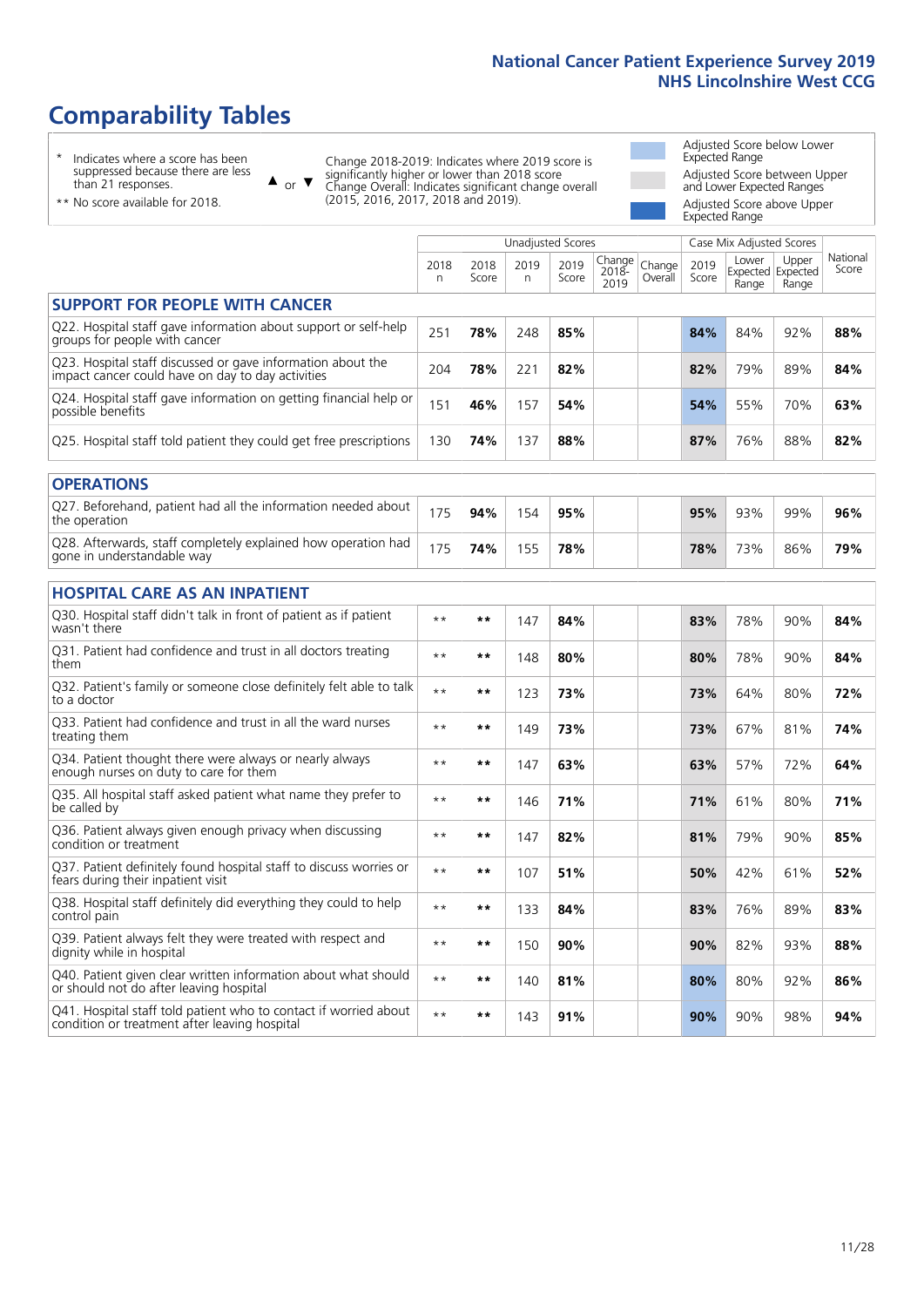# **Comparability Tables**

\* Indicates where a score has been suppressed because there are less than 21 responses.

\*\* No score available for 2018.

 $\triangle$  or  $\nabla$ 

Change 2018-2019: Indicates where 2019 score is significantly higher or lower than 2018 score Change Overall: Indicates significant change overall (2015, 2016, 2017, 2018 and 2019).

Adjusted Score below Lower Expected Range Adjusted Score between Upper and Lower Expected Ranges Adjusted Score above Upper Expected Range

|                                                                                                                       |           |               |            | <b>Unadjusted Scores</b> |                         |                   |               | Case Mix Adjusted Scores |                                     |                   |
|-----------------------------------------------------------------------------------------------------------------------|-----------|---------------|------------|--------------------------|-------------------------|-------------------|---------------|--------------------------|-------------------------------------|-------------------|
|                                                                                                                       | 2018<br>n | 2018<br>Score | 2019<br>n. | 2019<br>Score            | Change<br>2018-<br>2019 | Change<br>Overall | 2019<br>Score | Lower<br>Range           | Upper<br>Expected Expected<br>Range | National<br>Score |
| <b>HOSPITAL CARE AS A DAY PATIENT / OUTPATIENT</b>                                                                    |           |               |            |                          |                         |                   |               |                          |                                     |                   |
| Q43. Patient definitely found hospital staff to discuss worries or<br>fears during their outpatient or day case visit | 254       | 64%           | 248        | 65%                      |                         |                   | 64%           | 65%                      | 76%                                 | 71%               |
| Q44. Cancer doctor had the right documents at patient's last<br>outpatient appointment                                | 297       | 94%           | 283        | 94%                      |                         |                   | 94%           | 94%                      | 98%                                 | 96%               |
| Q46. Beforehand patient completely had all information needed<br>about radiotherapy treatment                         | 83        | 92%           | 115        | 90%                      |                         |                   | 90%           | 80%                      | 93%                                 | 86%               |
| Q47. Patient completely given understandable information<br>about whether radiotherapy was working                    | 63        | 67%           | 99         | 66%                      |                         |                   | 66%           | 50%                      | 69%                                 | 60%               |
| Q49. Beforehand patient completely had all information needed<br>about chemotherapy treatment                         | 185       | 82%           | 154        | 76%                      |                         |                   | 76%           | 79%                      | 90%                                 | 84%               |
| Q50. Patient given enough information about whether<br>chemotherapy was working in a completely understandable way    | 163       | 56%           | 141        | 60%                      |                         |                   | 60%           | 60%                      | 75%                                 | 68%               |
| <b>HOME CARE AND SUPPORT</b>                                                                                          |           |               |            |                          |                         |                   |               |                          |                                     |                   |
| Q51. Hospital staff definitely gave family or someone close all<br>the information needed to help care at home        | 269       | 55%           | 265        | 54%                      |                         |                   | 53%           | 54%                      | 66%                                 | 60%               |
| Q52. Patient definitely given enough support from health or<br>social services during treatment                       | 163       | 45%           | 133        | 44%                      |                         |                   | 43%           | 42%                      | 62%                                 | 52%               |
| Q53. Patient definitely given enough support from health or<br>social services after treatment                        | 82        | 41%           | 89         | 31%                      |                         |                   | 30%           | 35%                      | 55%                                 | 45%               |
| <b>CARE FROM YOUR GENERAL PRACTICE</b>                                                                                |           |               |            |                          |                         |                   |               |                          |                                     |                   |
| Q54. GP given enough information about patient's condition<br>and treatment                                           | 276       | 93%           | 280        | 92%                      |                         |                   | 91%           | 93%                      | 98%                                 | 95%               |
| Q55. General practice staff definitely did everything they could<br>to support patient during treatment               | 239       | 58%           | 225        | 65%                      |                         |                   | 64%           | 52%                      | 65%                                 | 58%               |
| <b>YOUR OVERALL NHS CARE</b>                                                                                          |           |               |            |                          |                         |                   |               |                          |                                     |                   |
| Q56. Different people treating and caring for patient always                                                          | $* *$     | $***$         | 303        | 69%                      |                         |                   | 69%           | 68%                      | 78%                                 | 73%               |
| work well together to give best possible care                                                                         |           |               |            |                          |                         |                   |               |                          |                                     |                   |
| Q57. Patient given a care plan                                                                                        | 263       | 30%           | 249        | 31%                      |                         |                   | 32%           | 32%                      | 44%                                 | 38%               |
| Q58. Overall the administration of care was good or very good                                                         | 344       | 80%           | 316        | 83%                      |                         |                   | 83%           | 85%                      | 92%                                 | 89%               |
| Q59. Patient felt length of time for attending clinics and<br>appointments for cancer was about right                 | 341       | 68%           | 309        | 68%                      |                         | ▲                 | 68%           | 62%                      | 76%                                 | 69%               |
| Q60. Someone discussed with patient whether they would like<br>to take part in cancer research                        | 335       | 26%           | 295        | 18%                      |                         |                   | 18%           | 21%                      | 39%                                 | 30%               |
| Q61. Patient's average rating of care scored from very poor to<br>very good                                           | 342       | 8.5           | 311        | 8.5                      |                         |                   | 8.5           | 8.6                      | 9.0                                 | 8.8               |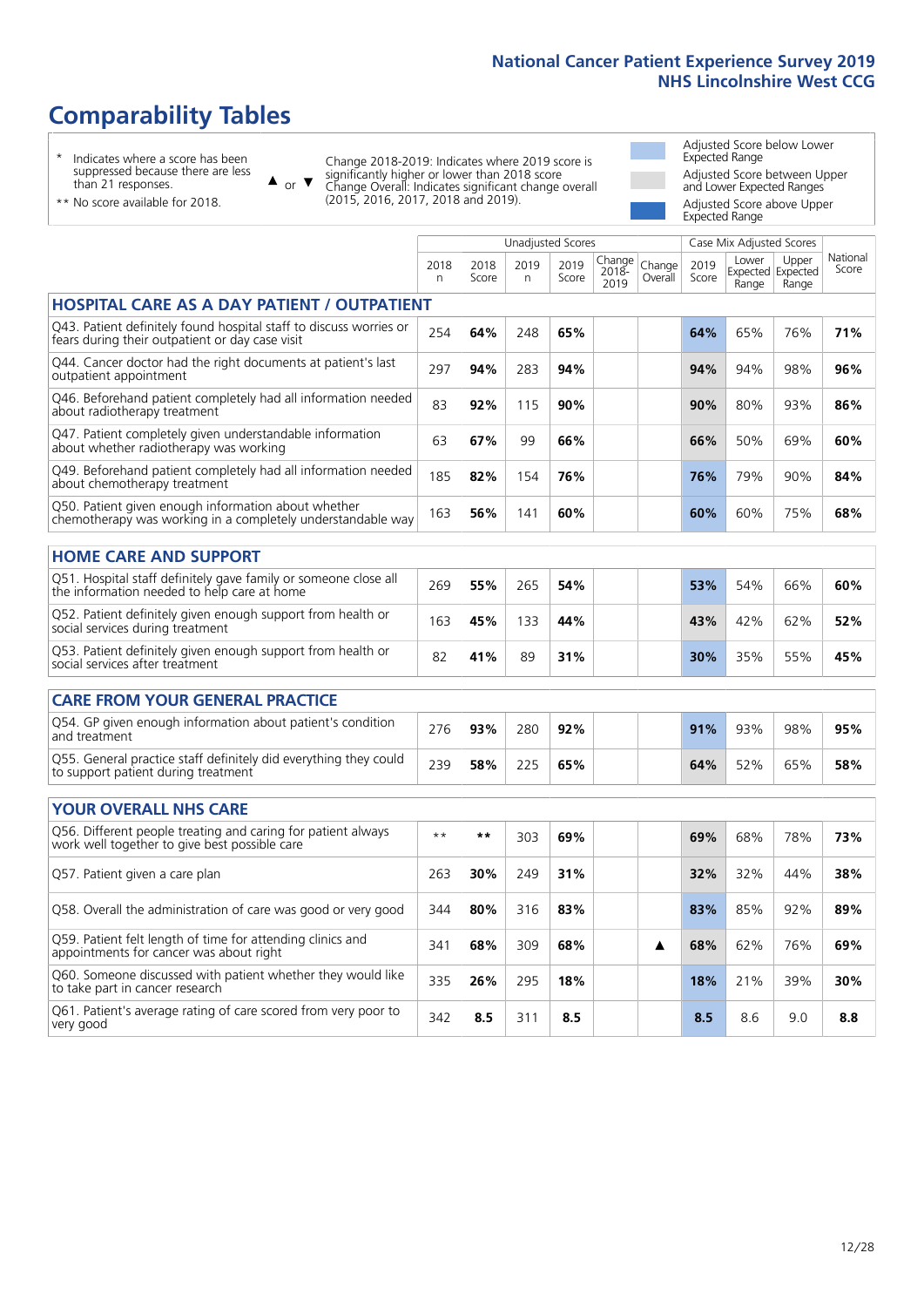- \* Indicates where a score has been suppressed because there are less than 21 responses.
- n.a. Indicates that there were no respondents for that tumour group.

| <b>SEEING YOUR GP</b>                           |            |              |               |            |                   |                |                  |         | Tumour Group |         |         |                 |                                                           |             |                |
|-------------------------------------------------|------------|--------------|---------------|------------|-------------------|----------------|------------------|---------|--------------|---------|---------|-----------------|-----------------------------------------------------------|-------------|----------------|
|                                                 |            | Brain<br>CNS | <b>Breast</b> | Colorectal | ত<br>Gynaecologic | Haematological | Head and<br>Neck | Lung    | Prostate     | Sarcoma | Skin    | Upper<br>Gastro | Jrological                                                | Other       | All<br>Cancers |
| Q1. Saw GP once or twice before being told they | <b>CCG</b> | n.a.         |               | 98% 76%    |                   | 69%            | $\star$          | $\star$ | 90%          | $\star$ | $\star$ | $\star$         |                                                           |             | 75% 82%        |
| needed to go to hospital                        | National   | 59%          |               |            | 94% 75% 77%       |                |                  |         |              |         |         |                 | 67% 79% 71% 82% 71% 90% 74% 83% 74% 79%                   |             |                |
| Q2. Patient thought they were seen as soon as   | <b>CCG</b> | $\star$      |               | 85% 83%    | $\star$           | 75%            | $\star$          | $\star$ | 85%          | $\star$ | $\star$ | $\star$         |                                                           | 95% 76% 81% |                |
| necessary                                       | National   | 79%          |               | 89% 83%    |                   |                |                  |         |              |         |         |                 | 81%   82%   81%   84%   86%   69%   85%   79%   85%   79% |             | 84%            |

#### **DIAGNOSTIC TESTS** Tumour Group

|                                                   |              | Brain<br>CNS | <b>Breast</b> | olorectal.<br>LGT<br>Ũ | ᠊ᢛ<br>Gynaecologic | Haematological | Head and<br>Neck | Lung                        | Prostate | Sarcoma | Skin    | Upper<br>Gastro | Jrological                                  | Other       | All<br>Cancers |
|---------------------------------------------------|--------------|--------------|---------------|------------------------|--------------------|----------------|------------------|-----------------------------|----------|---------|---------|-----------------|---------------------------------------------|-------------|----------------|
| Q5. Received all the information needed about     | <b>CCG</b>   | $\star$      | 96% 94%       |                        |                    | 91%            | $\star$          | $\star$                     | 90%      | $\star$ | $\star$ |                 |                                             | 86% 96% 93% |                |
| the test                                          | National     | 93%          | 95%           | 95%                    | 93%                | 95%            | 93%              | 95%                         | 95%      | 93%     | 96%     | 95%             | 95%                                         | 95%         | 95%            |
| Q6. The length of time waiting for the test to be | <b>CCG</b>   | $\star$      | 86%           | 82%                    | $\star$            | 88%            | $\star$          | $\star$                     | 88%      |         | $\star$ | $\star$         | $\star$                                     |             | 89% 86%        |
| done was about right                              | National     | 84%          | 91%           | 88%                    |                    |                |                  |                             |          |         |         |                 | 86% 89% 88% 87% 87% 81% 87% 84% 87% 86% 88% |             |                |
| Q7. Test results explained in completely          | <b>CCG</b>   | $\star$      | 88%           | 76%                    | $\star$            | 78%            | $\star$          | $\star$                     | 82%      | $\star$ | $\star$ | $\star$         |                                             | 76% 74% 80% |                |
| understandable way                                | National 71% |              |               |                        |                    |                |                  | 83% 82% 77% 77% 79% 80% 80% |          |         |         |                 | 78% 84% 75% 80% 76% 80%                     |             |                |

| <b>FINDING OUT WHAT WAS WRONG WITH YOU</b>        |            |         |               |                                  |                |                |                        |             | Tumour Group |         |         |                 |            |             |                |
|---------------------------------------------------|------------|---------|---------------|----------------------------------|----------------|----------------|------------------------|-------------|--------------|---------|---------|-----------------|------------|-------------|----------------|
|                                                   |            | Brain   | <b>Breast</b> | ╮<br>olorectal.<br>LGT<br>$\cup$ | Gynaecological | Haematological | ad and<br>Neck<br>Head | Lung        | Prostate     | Sarcoma | Skin    | Upper<br>Gastro | Jrological | Other       | All<br>Cancers |
| Q10. Patient told they could bring a family       | <b>CCG</b> | $\star$ | 83%           | 82%                              | $\star$        | 73%            | $\ast$                 | $^\star$    | 83%          | $\star$ | $\star$ | $\star$         | $\star$    | 78%         | 79%            |
| member or friend when first told they had cancer  | National   | 85%     | 82%           | 82%                              | 71%            | 71%            | 71%                    | 77%         | 79%          | 73%     | 69%     | 76%             | 73%        | 75%         | 77%            |
| Q11. Patient felt they were told sensitively that | <b>CCG</b> | $\star$ | 94%           | 86%                              | $\star$        | 90%            | $\star$                | $\star$     | 81%          | $\star$ | $\star$ | $\star$         | 91%        | 79%         | 86%            |
| they had cancer                                   | National   | 79%     |               | 89% 87%                          | 82%            |                | 84% 87%                | 83%         | 86%          | 84%     | 89%     | 81%             |            | 84% 83% 86% |                |
| Q12. Patient completely understood the            | <b>CCG</b> | $\star$ | 74%           | 76%                              | $\star$        | 54%            | $\star$                | $\star$     | 77%          | $\star$ | $\star$ | $\star$         | 77%        | 57%         | 69%            |
| explanation of what was wrong                     | National   | 66%     | 77%           | 79%                              | 73%            | 60%            | 78%                    | 76%         | 79%          | 67%     | 80%     | 70%             | 77%        | 70%         | 73%            |
| Q13. Patient given easy to understand written     | <b>CCG</b> | $\star$ | 70%           | 71%                              | $\star$        | 83%            | $\star$                | $\star$     | 78%          | $\star$ | $\star$ | $\star$         |            | 76% 54%     | 73%            |
| information about the type of cancer they had     | National   | 66%     | 78%           | 73%                              | 71%            | 76%            |                        | 69% 67% 83% |              |         | 67% 84% | 67%             | 74%        | 65%         | 74%            |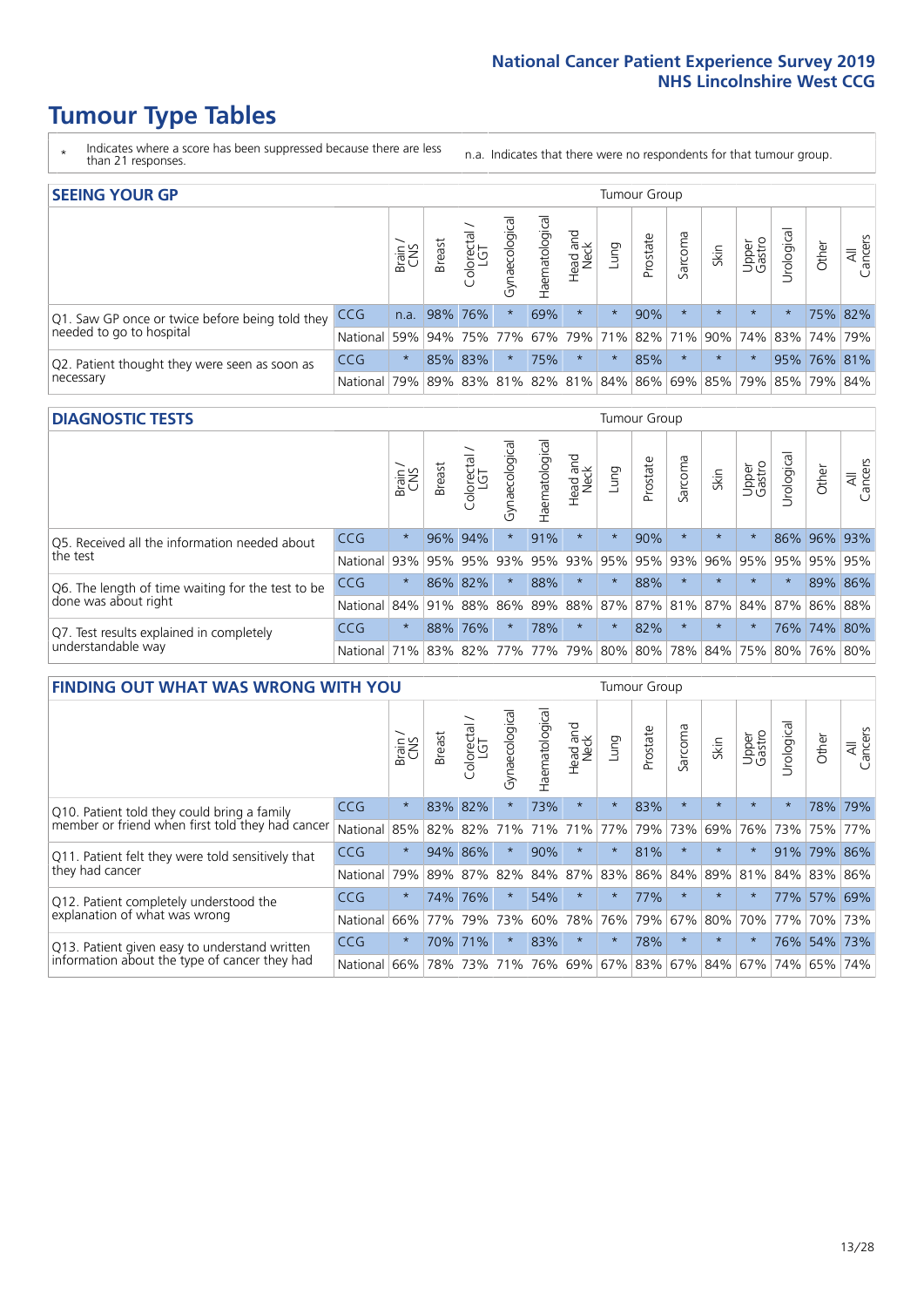\* Indicates where a score has been suppressed because there are less than 21 responses.

n.a. Indicates that there were no respondents for that tumour group.

| <b>DECIDING THE BEST TREATMENT FOR YOU</b>         |            |         |               |                        |                |                |                        |          | <b>Tumour Group</b> |                         |         |                 |            |         |                |
|----------------------------------------------------|------------|---------|---------------|------------------------|----------------|----------------|------------------------|----------|---------------------|-------------------------|---------|-----------------|------------|---------|----------------|
|                                                    |            | Brain   | <b>Breast</b> | olorectal.<br>LGT<br>Ũ | Gynaecological | Haematological | ad and<br>Neck<br>Head | Lung     | Prostate            | Sarcoma                 | Skin    | Upper<br>Gastro | Jrological | Other   | All<br>Cancers |
| Q14. Patient felt that treatment options were      | CCG        | $\star$ | 79%           | 78%                    | $\star$        | 78%            | $\star$                | $\star$  | 89%                 | $\star$                 | $\star$ | $\star$         | $\star$    | 63%     | 80%            |
| completely explained                               | National   | 85%     | 85%           | 85%                    | 85%            | 82%            | 87%                    | 84%      | 83%                 | 83%                     | 89%     | 81%             | 83%        | 79%     | 83%            |
| Q15. Patient felt possible side effects were       | <b>CCG</b> | $\star$ | 65%           | 73%                    | $\star$        | 52%            | $\star$                | $\star$  | 72%                 | $\star$                 | $\star$ | $\star$         |            | 68% 68% | 67%            |
| definitely explained in an understandable way      | National   | 69%     | 74%           | 76%                    | 75%            | 69%            | 73%                    | 74%      | 73%                 | 73%                     | 77%     | 72%             | 71%        | 70%     | 73%            |
| Q16. Patient definitely given practical advice and | CCG        | $\star$ | 65%           | 48%                    |                | 55%            | $\star$                | $^\star$ | 67%                 | $\star$                 |         | $\star$         |            | 52% 57% | 60%            |
| support in dealing with side effects of treatment  | National   | 63%     | 70%           | 70%                    | 69%            | 65%            | 70%                    | 69%      | 65%                 | 66%                     | 71%     | 66%             | 63%        | 64%     | 67%            |
| Q17. Patient definitely told about side effects    | CCG        | $\star$ | 48%           | 48%                    | $\star$        | 40%            | $\star$                | $\star$  | 77%                 | $\star$                 | $\star$ | $\star$         | $^\star$   | 48%     | 54%            |
| that could affect them in the future               | National   | 62%     | 57%           | 59%                    | 56%            | 51%            | 64%                    | 56%      | 66%                 | 54%                     | 66%     | 53%             | 56%        | 52%     | 57%            |
| Q18. Patient definitely involved as much as they   | CCG        | $\star$ | 76%           | 77%                    | $\star$        | 60%            | $\star$                | $\star$  | 78%                 | $\star$                 | $\star$ | $\star$         | 77%        | 173%    | 174%           |
| wanted in decisions about care and treatment       | National   | 79%     |               |                        | 81% 83% 81%    |                |                        |          |                     | 80% 81% 81% 84% 81% 87% |         | 79%             | 79%        | 78% 81% |                |

#### **CLINICAL NURSE SPECIALIST (CNS)** Tumour Group

|                                             |            | Brain   | <b>Breast</b> | Colorectal<br>LGT | $\overline{\sigma}$<br>aecologic<br>ĞĎ | Haematological  | Head and<br>Neck | <b>Dun</b> | Prostate | Sarcoma | Skin                        | Upper<br>Gastro | rological           | Other   | All<br>Cancers |
|---------------------------------------------|------------|---------|---------------|-------------------|----------------------------------------|-----------------|------------------|------------|----------|---------|-----------------------------|-----------------|---------------------|---------|----------------|
| Q19. Patient given the name of a CNS who    | <b>CCG</b> | $\star$ |               | 85% 88%           |                                        | 93%             | $\star$          | $\star$    | 93%      | $\star$ | $\star$                     | $\star$         | $\star$             |         | 76% 87%        |
| would support them through their treatment  | National   | 95%     | 95%           | 92%               | 95%                                    |                 | 92% 91%          |            | 94% 91%  | 91%     | 91%                         | 93%             | 85% 89%             |         | 92%            |
| Q20. Patient found it very or quite easy to | CCG        | $\star$ | 71%           | 89%               | $\star$                                | 76%             | $\star$          | $\star$    | 73%      | $\star$ | $\star$                     | $\star$         | $\star$             | $\star$ | 77%            |
| contact their CNS                           | National   | 86%     |               | 84% 88%           | 85%                                    | 87% 86% 86% 80% |                  |            |          | 86%     |                             |                 | 90% 85% 83% 83% 85% |         |                |
| Q21. Patient got understandable answers to  | CCG        | $\star$ | 72%           | 92%               |                                        | 77%             | $\star$          | $\star$    | 80%      | $\star$ | $\star$                     | $\star$         | $\star$             | $\star$ | 80%            |
| important questions all or most of the time | National   | 82%     | 87%           | 89%               |                                        |                 |                  |            |          |         | 86% 89% 88% 86% 87% 87% 93% |                 | 86% 87% 86% 87%     |         |                |

| <b>SUPPORT FOR PEOPLE WITH CANCER</b>                                                             |            |         |               |                        |                                     |                |                        |         | Tumour Group |         |         |                 |           |         |                |
|---------------------------------------------------------------------------------------------------|------------|---------|---------------|------------------------|-------------------------------------|----------------|------------------------|---------|--------------|---------|---------|-----------------|-----------|---------|----------------|
|                                                                                                   |            | Brain   | <b>Breast</b> | olorectal.<br>LGT<br>Ũ | $\overline{\sigma}$<br>Gynaecologic | Haematological | ad and<br>Neck<br>Head | Lung    | Prostate     | Sarcoma | Skin    | Upper<br>Gastro | Jrologica | Other   | All<br>Cancers |
| Q22. Hospital staff gave information about<br>support or self-help groups for people with         | <b>CCG</b> | $\star$ | 94%           | 77%                    | $\star$                             | 88%            | $\star$                | $\star$ | 86%          | $\star$ | $\star$ | $\star$         | $\star$   | $\star$ | 85%            |
| cancer                                                                                            | National   | 92%     | 92%           | 88%                    | 87%                                 | 86%            | 88%                    | 87%     | 91%          | 86%     | 90%     | 88%             | 81%       | 83%     | 88%            |
| Q23. Hospital staff discussed or gave information<br>about the impact cancer could have on day to | CCG        | $\star$ | 87%           | 78%                    | $\star$                             | 80%            | $\star$                | $\star$ | 95%          | $\star$ | $\star$ | $\star$         | $\star$   | $\star$ | 82%            |
| day activities                                                                                    | National   | 84%     | 86%           | 85%                    | 82%                                 | 84%            | 84%                    | 83%     | 88%          | 81%     | 86%     | 83%             | 78%       | 79%     | 84%            |
| Q24. Hospital staff gave information on getting                                                   | <b>CCG</b> | $\star$ | 56%           |                        | $\star$                             | 76%            | $\star$                | $\star$ | 57%          | $\star$ | $\star$ | $\star$         | $\star$   | $\star$ | 54%            |
| financial help or possible benefits                                                               | National   | 78%     | 68%           | 61%                    | 66%                                 | 61%            | 67%                    | 72%     | 55%          | 64%     | 60%     | 64%             | 47%       | 59%     | 63%            |
| Q25. Hospital staff told patient they could get                                                   | <b>CCG</b> | $\star$ | 86%           | $\star$                | $\star$                             | 89%            | $\star$                | $\star$ | 100%         | n.a.    | $\star$ | $\star$         | $\star$   | $\ast$  | 88%            |
| free prescriptions                                                                                | National   | 82%     |               | 81% 83%                | 79%                                 | 87%            |                        |         | 84% 86% 80%  |         | 78% 71% | 84%             | 73%       | 81%     | 82%            |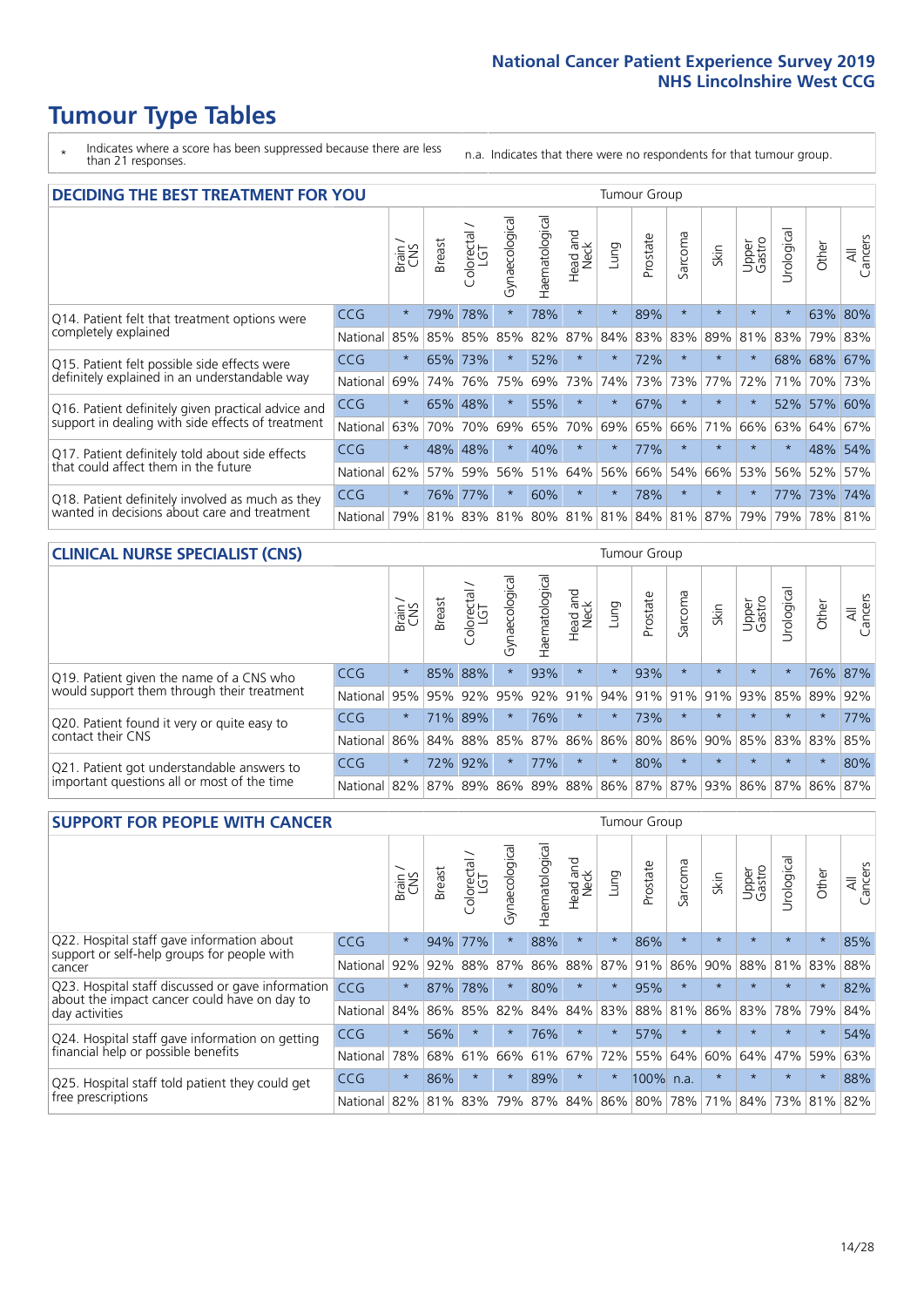- \* Indicates where a score has been suppressed because there are less than 21 responses.
- n.a. Indicates that there were no respondents for that tumour group.

| <b>OPERATIONS</b>                                |            |       |               |            |                   |                |                         |         | Tumour Group |         |         |                 |                                         |         |                |
|--------------------------------------------------|------------|-------|---------------|------------|-------------------|----------------|-------------------------|---------|--------------|---------|---------|-----------------|-----------------------------------------|---------|----------------|
|                                                  |            | Brain | <b>Breast</b> | Colorectal | ল<br>Gynaecologic | Haematological | Head and<br>Neck        | Lung    | Prostate     | Sarcoma | Skin    | Upper<br>Gastro | $\overline{\sigma}$<br>Irologica        | Other   | All<br>Cancers |
| Q27. Beforehand, patient had all the information | <b>CCG</b> | n.a.  | 95% 97%       |            | $\star$           | $\star$        | $\star$                 | $\star$ | $\star$      | n.a.    | $\star$ | $\star$         | $\star$                                 | $\star$ | 95%            |
| needed about the operation                       | National   | 96%   |               | 97% 96%    | 96%               |                | 94% 96% 95% 97% 95% 96% |         |              |         |         | 96%             |                                         | 95% 95% | 96%            |
| Q28. Afterwards, staff completely explained how  | <b>CCG</b> | n.a.  |               | 75% 84%    | $\star$           | $\star$        | $\star$                 | $\star$ | $\star$      | n.a.    | $\star$ | $\star$         | $\star$                                 | $\star$ | 78%            |
| operation had gone in understandable way         | National   | 76%   |               | 79% 83%    |                   |                | 79% 78% 79%             |         |              |         |         |                 | 79%   78%   80%   82%   79%   76%   77% |         | 79%            |

#### **HOSPITAL CARE AS AN INPATIENT** Tumour Group

|                                                                                                  |                                              | Brain | <b>Breast</b> | $\frac{\text{Colored}}{\text{LGT}}$ | Gynaecological | Haematological | Head and<br>Neck | Lung    | Prostate | Sarcoma | Skin | Upper<br>Gastro | Urological | Other   | Cancers<br>₹ |
|--------------------------------------------------------------------------------------------------|----------------------------------------------|-------|---------------|-------------------------------------|----------------|----------------|------------------|---------|----------|---------|------|-----------------|------------|---------|--------------|
| Q30. Hospital staff didn't talk in front of patient                                              | CCG                                          | n.a.  | 94%           | 68%                                 | $\star$        | 72%            | $\star$          | $\star$ | $\star$  | $\star$ | n.a. | $\star$         | $\star$    | $\star$ | 84%          |
| as if patient wasn't there                                                                       | National                                     | 81%   | 86%           | 81%                                 | 83%            | 84%            | 83%              | 81%     | 88%      | 86%     | 86%  | 81%             | 83%        | 82%     | 84%          |
| 031. Patient had confidence and trust in all                                                     | CCG                                          | n.a.  | 86% 79%       |                                     | $\star$        | 72%            | $\star$          | $\star$ | $\star$  | $\star$ | n.a. | $\star$         | $\star$    | $\star$ | 80%          |
| doctors treating them                                                                            | National                                     | 82%   | 83%           | 85%                                 | 83%            | 82%            |                  | 87% 83% | 89%      | 86%     | 85%  | 81%             | 85%        | 80%     | 84%          |
| Q32. Patient's family or someone close definitely                                                | <b>CCG</b>                                   | n.a.  |               | 68% 67%                             |                | 77%            | $\star$          | $\star$ | $\star$  | $\star$ | n.a. |                 | $\star$    | $\star$ | 73%          |
| felt able to talk to a doctor                                                                    | National                                     | 67%   | 72%           | 73%                                 | 72%            | 74%            | 75%              | 74%     | 72%      | 71%     | 74%  | 73%             | 71%        | 69%     | 72%          |
| Q33. Patient had confidence and trust in all the                                                 | <b>CCG</b>                                   | n.a.  |               | 78% 76%                             |                | 64%            | $\star$          | $\star$ | $\star$  | $\star$ | n.a. | $\star$         | $\star$    | $\star$ | 73%          |
| ward nurses treating them                                                                        | National                                     | 72%   |               | 73% 72%                             | 71%            |                | 77% 75% 77%      |         | 79%      | 74%     | 75%  | 73%             | 77%        | 69%     | 74%          |
| Q34. Patient thought there were always or nearly                                                 | CCG                                          | n.a.  |               | 70% 62%                             | $\star$        | 40%            | $\star$          | $\star$ | $\star$  | $\star$ | n.a. | $\star$         | $\star$    | $\star$ | 63%          |
| always enough nurses on duty to care for them                                                    | National                                     | 68%   |               | 64% 62%                             | 63%            |                | 63% 65%          | 68%     | 72%      | 65%     | 70%  | 65%             | 66%        | 60%     | 64%          |
| Q35. All hospital staff asked patient what name                                                  | CCG                                          | n.a.  | 66% 85%       |                                     | $\star$        | 56%            | $\star$          | $\star$ | $\star$  | $\star$ | n.a. | $\star$         | $\star$    | $\star$ | 71%          |
| they prefer to be called by                                                                      | National                                     | 68%   | 62%           | 74%                                 | 65%            | 72%            | 71%              | 76%     | 72%      | 74%     | 70%  | 78%             | 76%        | 69%     | 71%          |
| Q36. Patient always given enough privacy when                                                    | CCG                                          | n.a.  | 86% 86%       |                                     | $\star$        | 76%            | $\star$          | $\star$ | $\star$  | $\star$ | n.a. | $\star$         | $\star$    | $\star$ | 82%          |
| discussing condition or treatment                                                                | National                                     | 78%   |               | 84% 85%                             | 81%            |                | 86% 87% 84%      |         | 88%      | 84%     | 84%  | 84%             | 85%        | 82%     | 85%          |
| Q37. Patient definitely found hospital staff to                                                  | <b>CCG</b>                                   | n.a.  | 60% 52%       |                                     |                | 38%            | $\star$          | n.a.    | $\star$  | $\star$ | n.a. | $\star$         | $\star$    | $\star$ | 51%          |
| discuss worries or fears during their inpatient visit                                            | National                                     | 45%   |               | 51% 55%                             | 51%            |                | 56% 52%          | 49%     | 53%      | 54%     | 51%  | 53%             | 49%        | 46%     | 52%          |
| Q38. Hospital staff definitely did everything they                                               | CCG                                          |       | n.a. 88% 90%  |                                     | $\star$        | 77%            | $\star$          | $\star$ | $\star$  | $\star$ | n.a. | $\star$         | $\star$    | $\star$ | 84%          |
| could to help control pain                                                                       | National                                     | 85%   |               | 83% 84%                             | 82%            | 82%            | 80%              | 84%     | 85%      | 83%     | 85%  | 82%             | 81%        | 82%     | 83%          |
| Q39. Patient always felt they were treated with                                                  | CCG                                          | n.a.  | 92% 93%       |                                     | $\star$        | 84%            | $\star$          | $\star$ | $\star$  | $\star$ | n.a. | $\star$         | $\star$    | $\ast$  | 90%          |
| respect and dignity while in hospital                                                            | National                                     | 85%   | 87%           | 87%                                 | 85%            | 89%            | 87%              | 88%     | 91%      | 89%     | 89%  | 88%             | 90%        | 86%     | 88%          |
| Q40. Patient given clear written information<br>about what should or should not do after leaving | <b>CCG</b>                                   | n.a.  | 86% 88%       |                                     |                | 79%            | $\star$          | $\star$ | $\star$  | $\star$ | n.a. |                 | $\star$    | $\star$ | 81%          |
| hospital                                                                                         | National                                     | 80%   | 89%           | 86%                                 | 86%            | 83%            |                  | 87% 82% | 91%      | 85%     | 90%  | 82%             | 87%        | 83%     | 86%          |
| Q41. Hospital staff told patient who to contact<br>if worried about condition or treatment after | CCG                                          | n.a.  | 95% 96%       |                                     | $\star$        | 96%            | $\star$          | $\star$ | $\star$  | $\star$ | n.a. | $\star$         | $\star$    | $\star$ | 91%          |
| leaving hospital                                                                                 | National 94% 95% 95% 93% 96% 93% 92% 96% 94% |       |               |                                     |                |                |                  |         |          |         |      | 95% 92% 92% 93% |            |         | 94%          |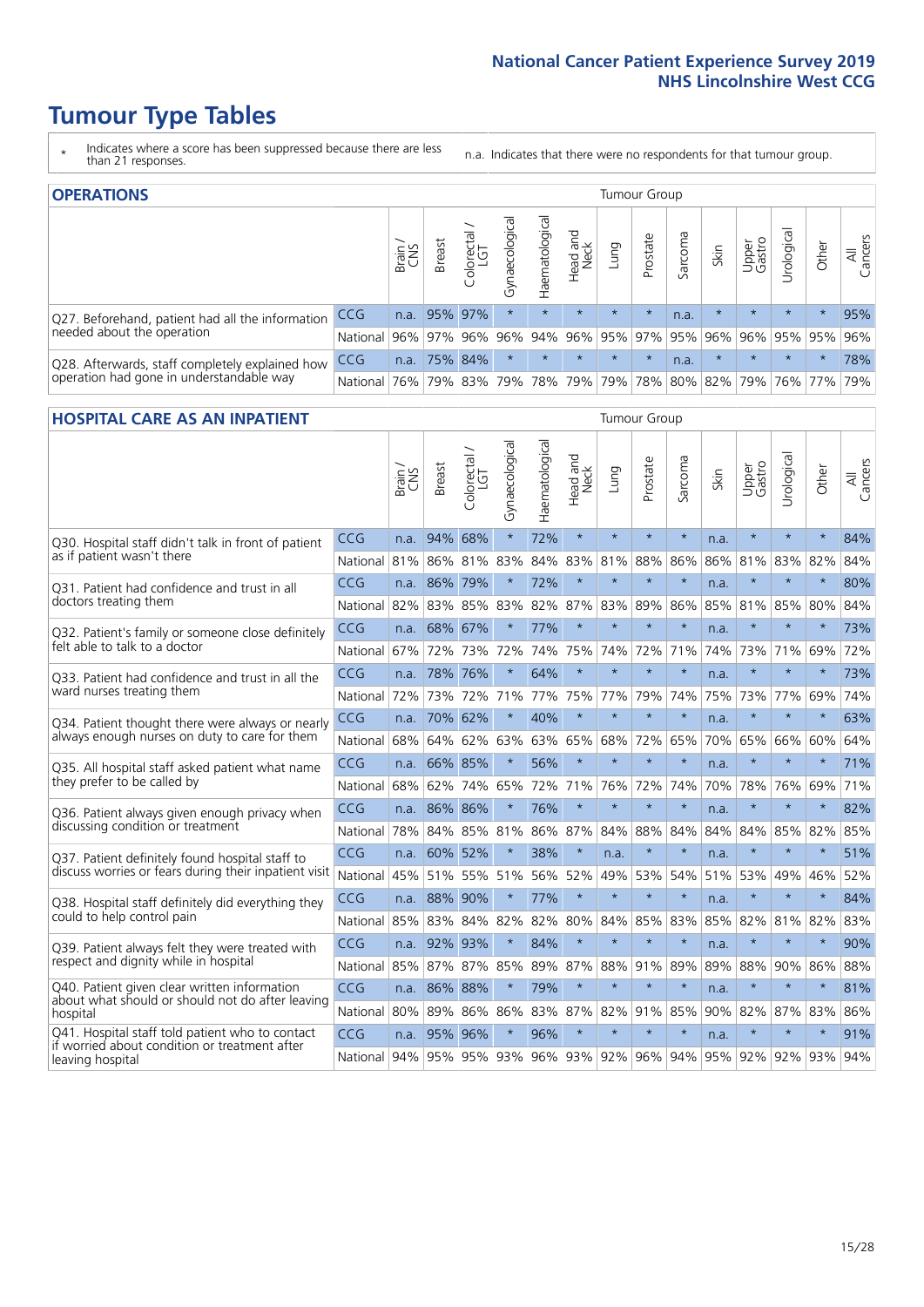# **Tumour Type Tables**

- \* Indicates where a score has been suppressed because there are less than 21 responses.
- n.a. Indicates that there were no respondents for that tumour group.

| <b>HOSPITAL CARE AS A DAY PATIENT / OUTPATIENT</b>                                                                    |            |         |               |                 |                |                |                         |          | <b>Tumour Group</b> |         |         |                 |            |         |                |
|-----------------------------------------------------------------------------------------------------------------------|------------|---------|---------------|-----------------|----------------|----------------|-------------------------|----------|---------------------|---------|---------|-----------------|------------|---------|----------------|
|                                                                                                                       |            | Brain   | <b>Breast</b> | ∽<br>Colorectal | Gynaecological | Haematological | ead and<br>Neck<br>Head | Lung     | Prostate            | Sarcoma | Skin    | Upper<br>Gastro | Urological | Other   | All<br>Cancers |
| Q43. Patient definitely found hospital staff to                                                                       | <b>CCG</b> | $\star$ | 62%           | 70%             | $\star$        | 58%            | $\star$                 | $^\star$ | 77%                 | $\star$ | $\star$ | $\star$         | $\star$    | 58%     | 65%            |
| discuss worries or fears during their outpatient or<br>day case visit                                                 | National   | 66%     | 68%           | 73%             | 70%            | 73%            | 72%                     | 70%      | 74%                 | 72%     | 72%     | 71%             | 67%        | 68%     | 71%            |
| Q44. Cancer doctor had the right documents at<br>patient's last outpatient appointment                                | CCG        | $\star$ | 92%           | 96%             | $\star$        | 98%            | $\star$                 | $\star$  | 96%                 | $\star$ | $\star$ | $\star$         | $\star$    | 89%     | 94%            |
|                                                                                                                       | National   | 94%     | 96%           | 96%             | 96%            | 97%            | 96%                     | 96%      | 96%                 | 96%     | 96%     | 94%             | 96%        | 95%     | 96%            |
| Q46. Beforehand patient completely had                                                                                | <b>CCG</b> | $\star$ | 96%           | $\star$         | $\star$        | $\star$        | $\star$                 | $\star$  | 85%                 | n.a.    | n.a.    | $\star$         | $\star$    | $\star$ | 90%            |
| all information needed about radiotherapy<br>treatment                                                                | National   | 91%     | 88%           | 83%             | 88%            | 84%            | 86%                     | 86%      | 88%                 | 88%     | 84%     | 86%             | 83%        | 84%     | 86%            |
| Q47. Patient completely given understandable                                                                          | <b>CCG</b> | $\star$ | 65%           | $\star$         |                |                | $\star$                 | $\star$  | 55%                 | n.a.    | n.a.    | $\star$         |            | $\ast$  | 66%            |
| information about whether radiotherapy was<br>working                                                                 | National   | 56%     | 60%           | 57%             | 61%            | 62%            | 63%                     | 59%      | 60%                 | 67%     | 57%     | 52%             | 59%        | 59%     | 60%            |
| Q49. Beforehand patient completely had all                                                                            | CCG        | $\star$ | 75%           | $\star$         | $^\star$       | 71%            | n.a.                    | $\star$  | $\star$             | $\star$ | $\star$ | $\star$         | $\star$    | $\star$ | 76%            |
| information needed about chemotherapy<br>treatment                                                                    | National   | 80%     | 82%           | 86%             | 87%            | 85%            | 79%                     | 84%      | 86%                 | 86%     | 90%     | 84%             | 85%        | 85%     | 84%            |
| Q50. Patient given enough information about<br>whether chemotherapy was working in a<br>completely understandable way | <b>CCG</b> | $\star$ | 53%           | $\star$         |                | 67%            | n.a.                    | $\star$  | $\star$             | $\star$ |         |                 |            | $\star$ | 60%            |
|                                                                                                                       | National   | 54%     | 62%           | 64%             | 68%            | 75%            |                         | 57% 67%  | 66%                 | 71%     | 79%     | 61%             | 68%        | 69%     | 68%            |

#### **HOME CARE AND SUPPORT** Tumour Group

|                                                                                                                   |            | Brain   | <b>Breast</b> | Colorectal<br>LGT | ᢛ<br>Gynaecologic | Haematological | Head and<br>Neck | <b>Dung</b> | Prostate | Sarcoma | Skin    | Upper<br>Gastro | rological   | Other   | All<br>Cancers |
|-------------------------------------------------------------------------------------------------------------------|------------|---------|---------------|-------------------|-------------------|----------------|------------------|-------------|----------|---------|---------|-----------------|-------------|---------|----------------|
| Q51. Hospital staff definitely gave family or<br>someone close all the information needed to<br>help care at home | <b>CCG</b> | $\star$ | 63%           | 48%               |                   | 48%            | $\star$          | $\star$     | 64%      | $\star$ | $\star$ | $\star$         | $\star$     | 46%     | 54%            |
|                                                                                                                   | National   | 58%     |               | 58% 63%           | 57%               | 62% 67%        |                  |             | 59% 61%  |         | 62% 65% |                 | 60% 59% 55% |         | 60%            |
| Q52. Patient definitely given enough support<br>from health or social services during treatment                   | <b>CCG</b> | $\star$ | 41% 57%       |                   | $\star$           | 42%            | $\star$          | $\star$     | $\star$  |         | $\star$ | $\star$         | $\star$     | $\star$ | 44%            |
|                                                                                                                   | National   | 42%     | 52%           | 60%               |                   | 45% 51%        | 59%              | 50%         | 48%      |         | 53% 57% |                 | 54% 48% 51% |         | 52%            |
| Q53. Patient definitely given enough support<br>from health or social services after treatment                    | <b>CCG</b> | $\star$ |               |                   | $\star$           |                | $\star$          | $\star$     | $\star$  | n.a.    | $\star$ | $\star$         | $\star$     | $\star$ | 31%            |
|                                                                                                                   | National l | 39%     | 41% 53%       |                   | 39%               | $ 43\% $       | 56%              | 40%         | 46%      | 48%     | 59%     | 47%             | 44%         | 44%     | 45%            |

| <b>CARE FROM YOUR GENERAL PRACTICE</b>                                                                     |              |         |               |                   |                |                |                  |         | Tumour Group    |         |         |                 |           |         |                |  |  |  |  |  |
|------------------------------------------------------------------------------------------------------------|--------------|---------|---------------|-------------------|----------------|----------------|------------------|---------|-----------------|---------|---------|-----------------|-----------|---------|----------------|--|--|--|--|--|
|                                                                                                            |              | Brain   | <b>Breast</b> | Colorectal<br>LGT | Gynaecological | Haematological | Head and<br>Neck | Lung    | Prostate        | Sarcoma | Skin    | Upper<br>Gastro | Urologica | Other   | All<br>Cancers |  |  |  |  |  |
| Q54. GP given enough information about<br>patient's condition and treatment                                | CCG          | $\star$ |               | 89% 89%           | $\star$        | 95%            | $\star$          | $\star$ | 98%             | $\star$ | $\star$ | $\star$         | $\star$   | 82% 92% |                |  |  |  |  |  |
|                                                                                                            | National 91% |         |               | 96% 95%           | 95%            |                |                  |         | 96% 94% 94% 96% |         | 94% 96% | 93% 95% 94% 95% |           |         |                |  |  |  |  |  |
| Q55. General practice staff definitely did<br>everything they could to support patient during<br>treatment | <b>CCG</b>   | $\star$ | 61%           | 76%               | $\star$        | 50%            | $\star$          | $\star$ | 79%             | $\star$ | $\star$ | $\star$         | $\star$   |         | 38% 65%        |  |  |  |  |  |
|                                                                                                            | National     | 55%     |               | 58% 59%           | 56%            |                | 56% 59%          |         | 56% 64%         |         | 56% 65% | 59%             | 59% 55%   |         | 58%            |  |  |  |  |  |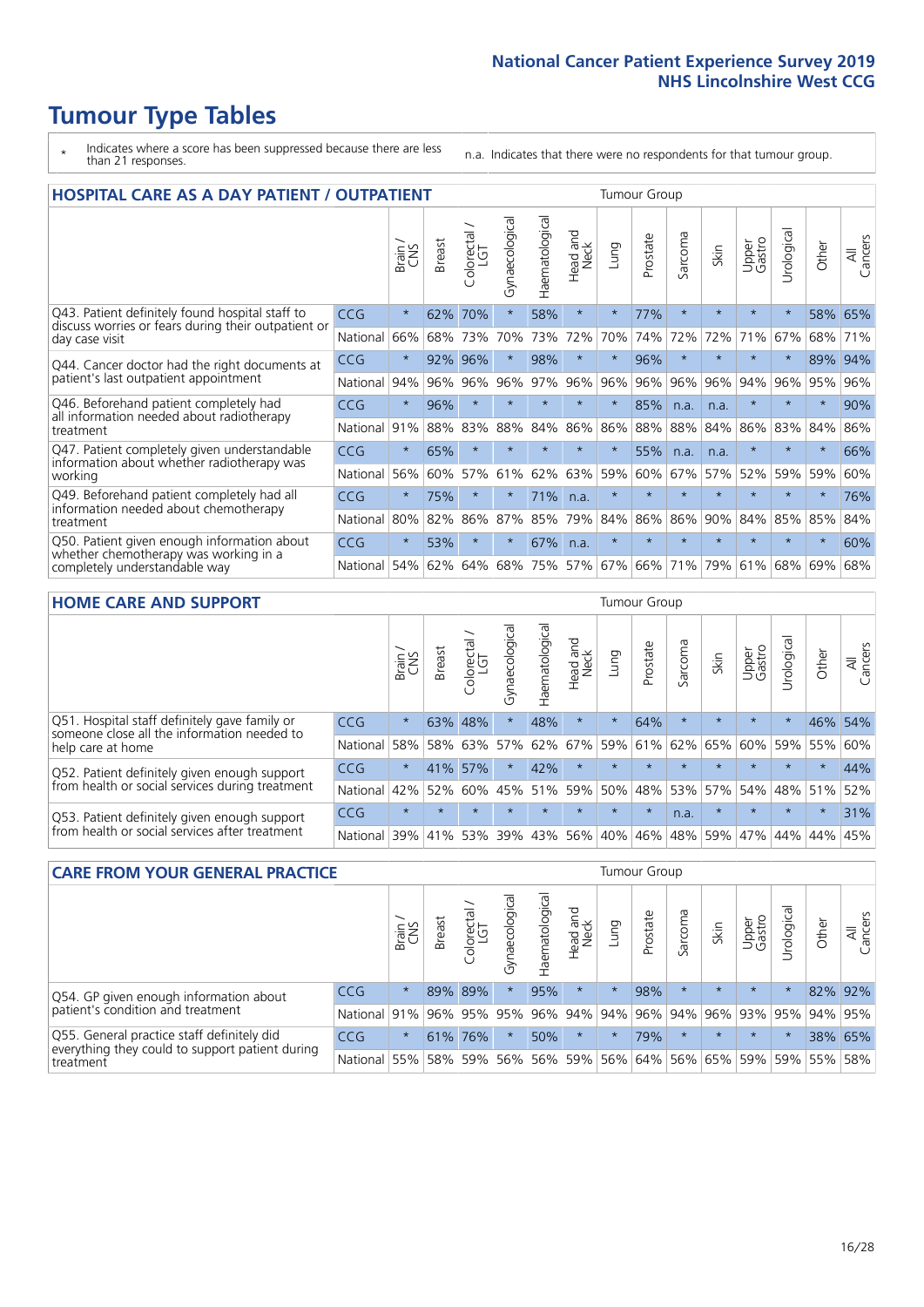- \* Indicates where a score has been suppressed because there are less than 21 responses.
- n.a. Indicates that there were no respondents for that tumour group.

#### **YOUR OVERALL NHS CARE** THE CONSTRUCTION OF THE THROUP GROUP TUMOUR GROUP

| UN V V LIVALL IVI 19 GAINL |                                                                                                       |               |                             |                |                |                                |         |          |                      |         |                 |               |            |                |  |  |  |  |  |  |
|----------------------------|-------------------------------------------------------------------------------------------------------|---------------|-----------------------------|----------------|----------------|--------------------------------|---------|----------|----------------------|---------|-----------------|---------------|------------|----------------|--|--|--|--|--|--|
|                            | Brain<br>CNS                                                                                          | <b>Breast</b> | colorectal<br>LGT<br>$\cup$ | Gynaecological | Haematological | <b>Bad and</b><br>Neck<br>Head | Lung    | Prostate | arcoma<br>$\sqrt{ }$ | Skin    | Upper<br>Gastro | ී<br>Urologia | Other      | All<br>Cancers |  |  |  |  |  |  |
| <b>CCG</b>                 | $\star$                                                                                               | 70%           | 78%                         | $\star$        | 61%            | $\star$                        | $\star$ | 78%      | $\star$              | $\star$ | $\star$         | $\star$       | 66%        | 69%            |  |  |  |  |  |  |
| National                   | 60%                                                                                                   | 73%           | 73%                         | 69%            | 75%            | 73%                            | 73%     | 75%      | 70%                  | 79%     | 69%             | 74%           | 68%        | 73%            |  |  |  |  |  |  |
| <b>CCG</b>                 | $\star$                                                                                               |               | 35%                         |                | 24%            | $\ast$                         | $\star$ | 45%      | $\star$              | $\star$ | $\star$         | $\star$       | 31%        | 31%            |  |  |  |  |  |  |
| National                   | 36%                                                                                                   | 41%           | 40%                         | 34%            | 36%            | 39%                            | 36%     | 40%      | 34%                  | 44%     | 36%             | 33%           | 31%        | 38%            |  |  |  |  |  |  |
| <b>CCG</b>                 | $\star$                                                                                               | 85%           | 81%                         |                | 92%            | $\ast$                         | $\star$ | 83%      | $\star$              | $\star$ |                 | 73%           | 79%        | 83%            |  |  |  |  |  |  |
| National                   |                                                                                                       | 90%           | 88%                         | 87%            | 91%            | 90%                            | 90%     | 88%      | 88%                  | 90%     | 86%             |               |            | 89%            |  |  |  |  |  |  |
| <b>CCG</b>                 | $\star$                                                                                               | 63%           | 64%                         |                | 70%            | $\star$                        | $\star$ | 75%      | $\star$              | $\star$ | $\star$         |               |            | 68%            |  |  |  |  |  |  |
| National                   | 58%                                                                                                   | 68%           | 73%                         | 66%            | 66%            | 71%                            | 71%     | 76%      | 68%                  | 73%     | 66%             | 75%           | 64%        | 69%            |  |  |  |  |  |  |
| <b>CCG</b>                 | $\star$                                                                                               | 8%            | 18%                         | $\star$        | 19%            | $\star$                        | $\star$ | 33%      | $\star$              | $\star$ | $\star$         | 10%           | 12%        | 18%            |  |  |  |  |  |  |
| National                   | 42%                                                                                                   | 30%           | 32%                         | 31%            | 33%            |                                | 34%     | 31%      | 36%                  | 20%     | 36%             | 21%           | 32%        | 30%            |  |  |  |  |  |  |
| <b>CCG</b>                 | $\star$                                                                                               | 8.8           | 8.4                         | $\star$        | 8.4            | $\star$                        | $\star$ | 8.6      | $\star$              | $\star$ | $\star$         | 8.4           | 8.0        | 8.5            |  |  |  |  |  |  |
| National                   | 8.6                                                                                                   | 8.9           | 8.8                         | 8.7            | 8.9            | 8.8                            | 8.8     | 8.8      | 8.8                  | 8.9     | 8.7             | 8.7           | 8.7        | 8.8            |  |  |  |  |  |  |
|                            | Q58. Overall the administration of care was good<br>Q61. Patient's average rating of care scored from | 85%           |                             | 21%            |                |                                | 21%     |          |                      |         |                 |               | 85%<br>67% | 87%<br>69%     |  |  |  |  |  |  |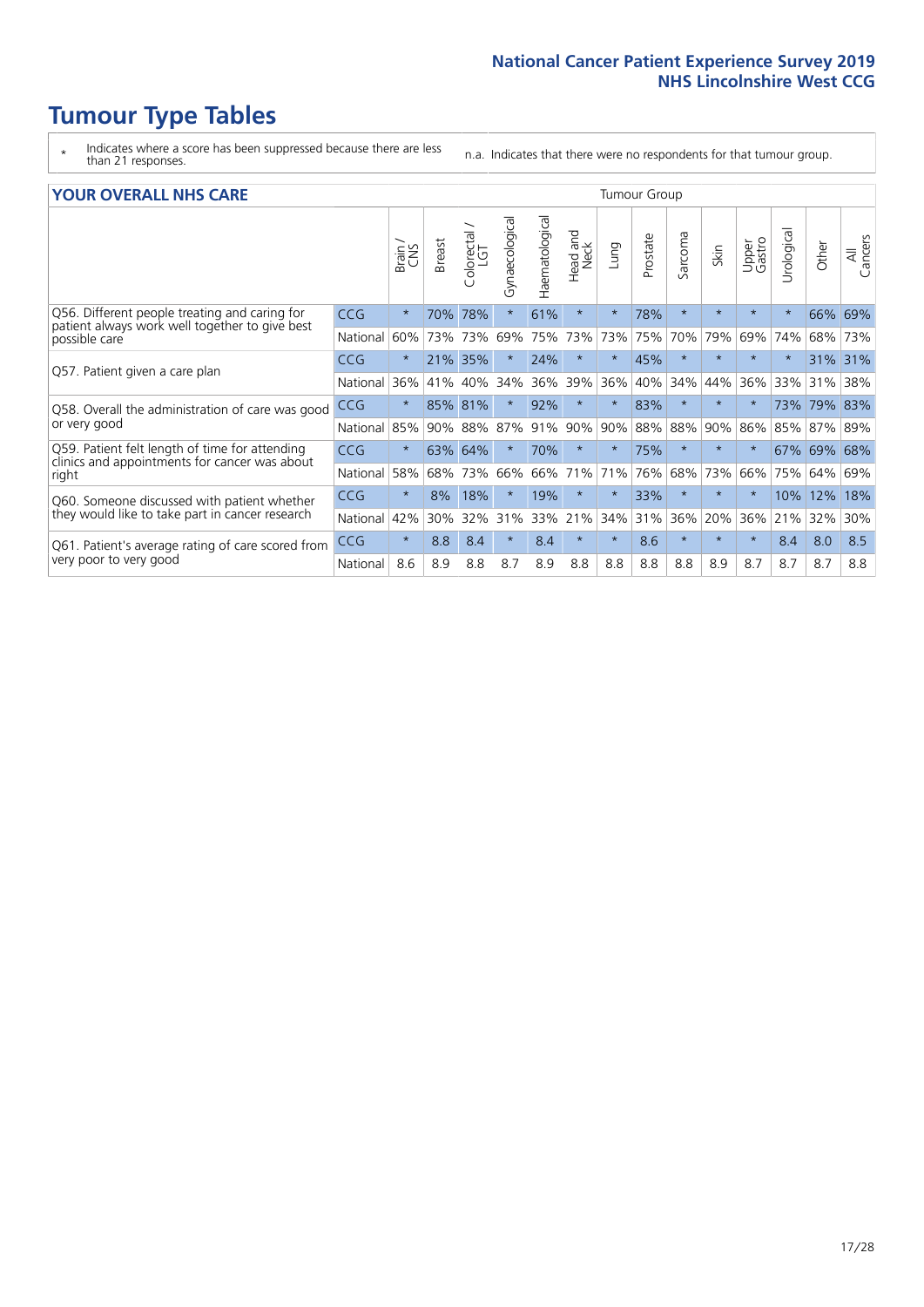### **Year on Year Charts**





#### **DIAGNOSTIC TESTS**





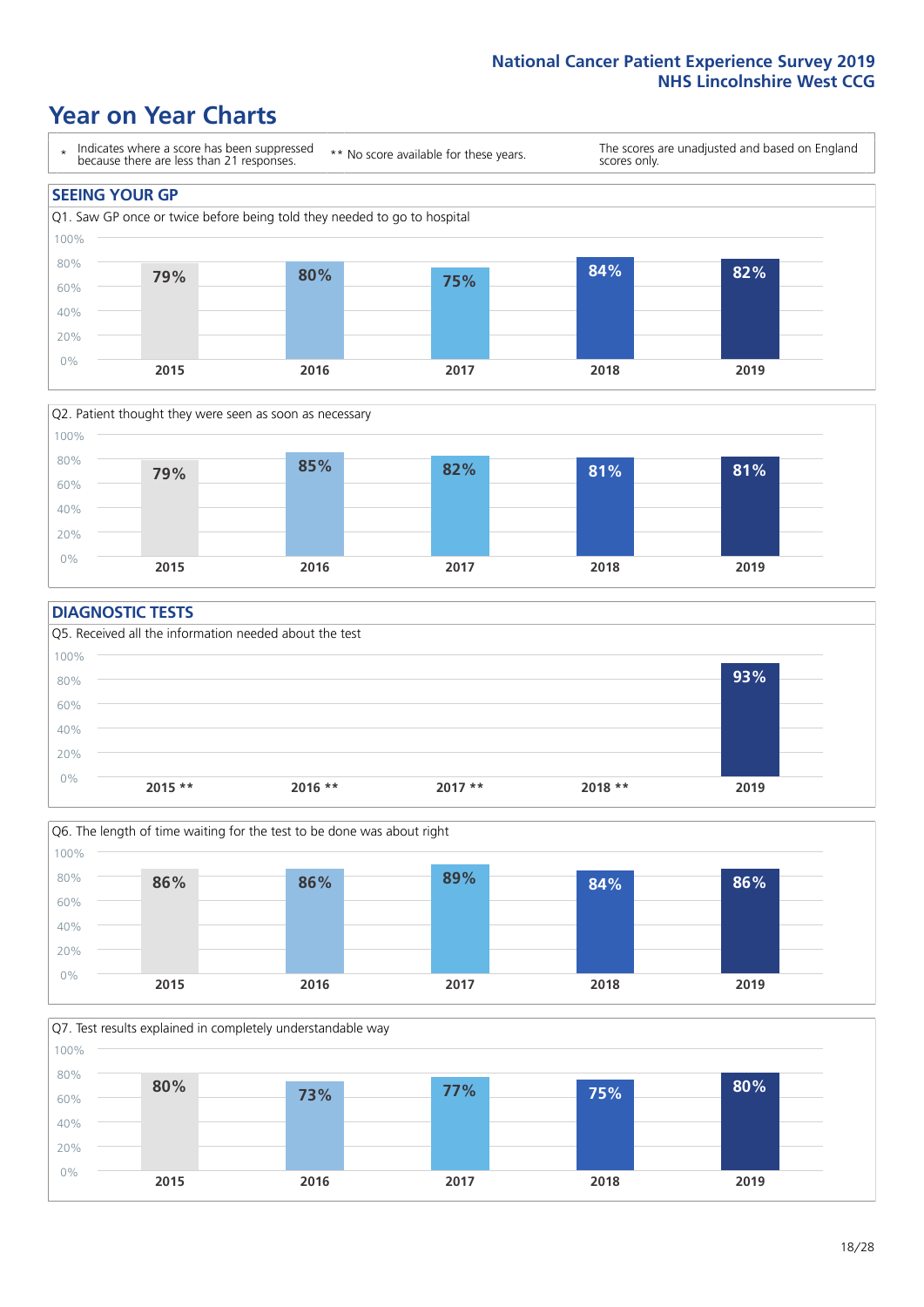### **Year on Year Charts**

\* Indicates where a score has been suppressed because there are less than 21 responses.

\*\* No score available for these years.

The scores are unadjusted and based on England scores only.









#### **DECIDING THE BEST TREATMENT FOR YOU** Q14. Patient felt that treatment options were completely explained 0% 20% 40% 60% 80% 100% **2015 2016 2017 2018 2019 83% 80% 81% 80% 80%**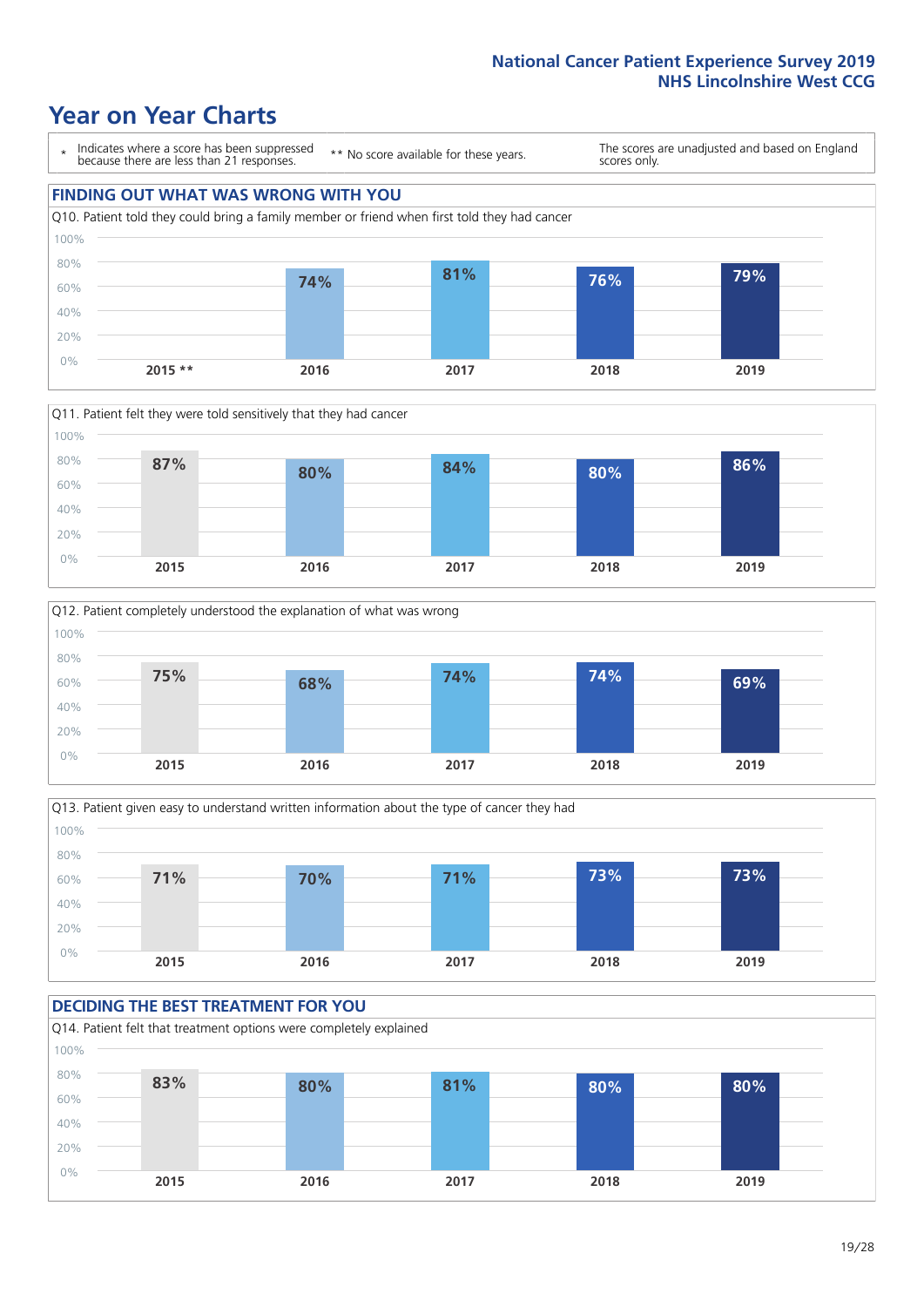### **Year on Year Charts**







Q18. Patient definitely involved as much as they wanted in decisions about care and treatment  $0%$ 20% 40% 60% 80% 100% **2015 \*\* 2016 \*\* 2017 \*\* 2018 \*\* 2019 74%**

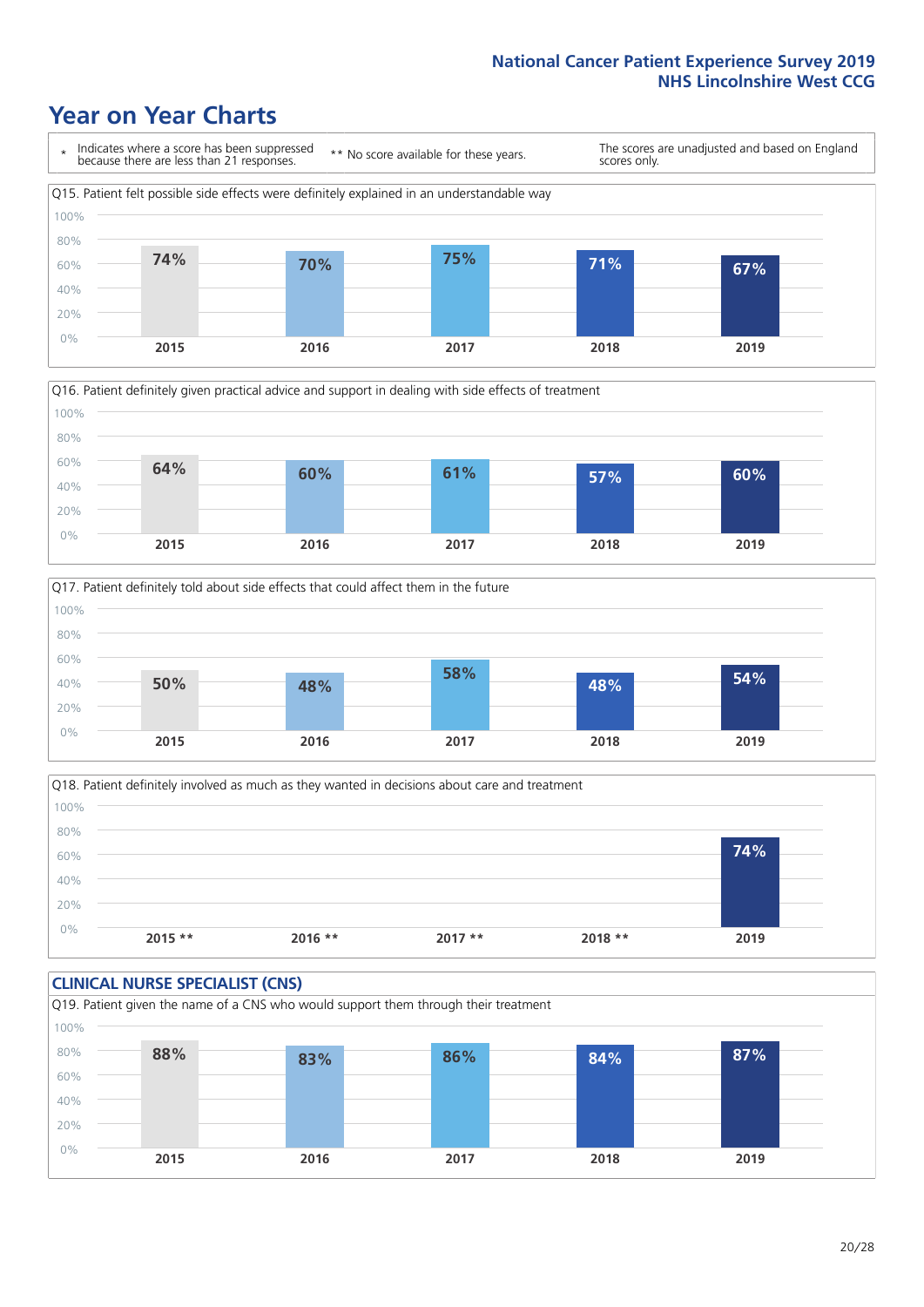### **Year on Year Charts**











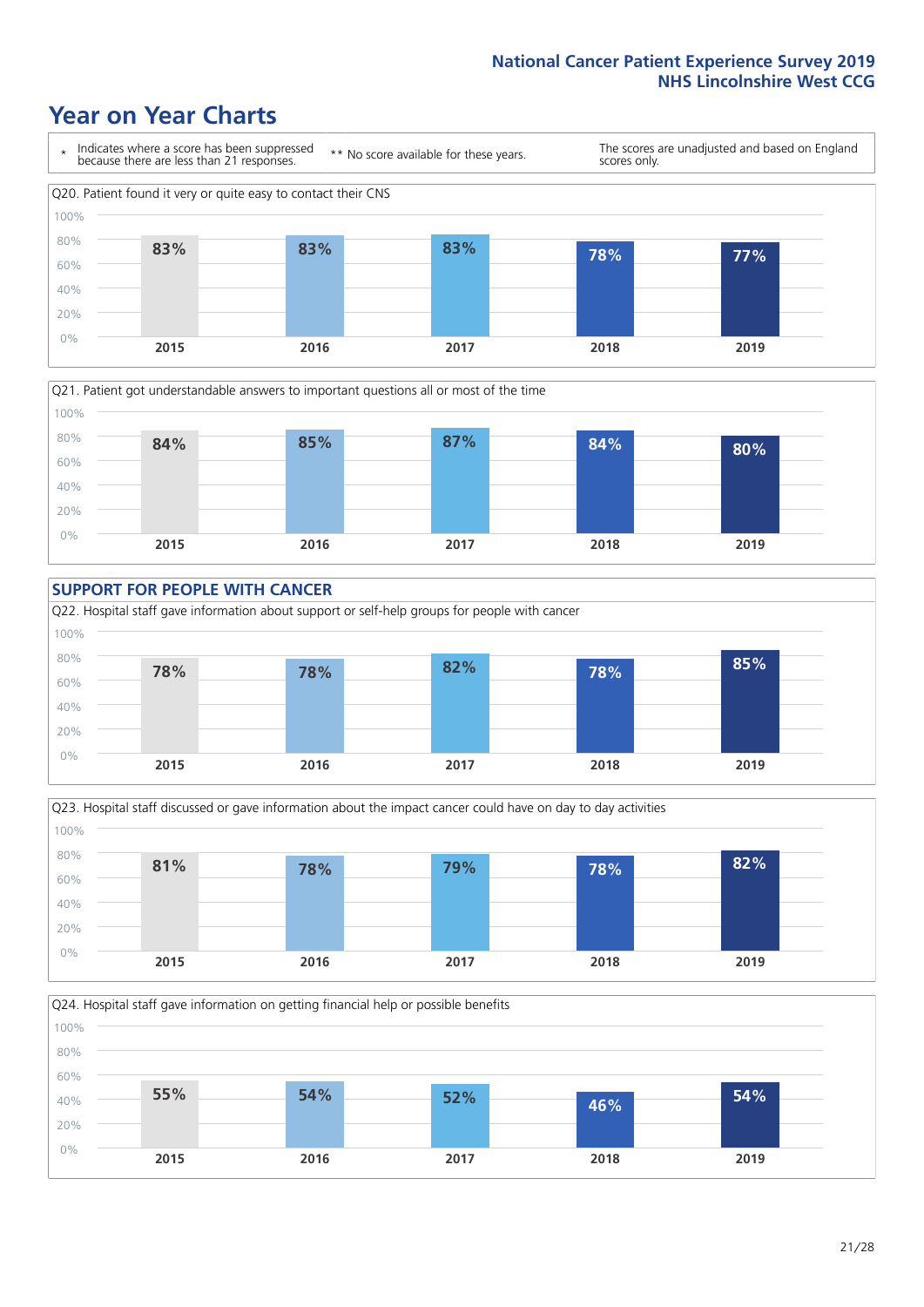### **Year on Year Charts**



#### **OPERATIONS**





#### **HOSPITAL CARE AS AN INPATIENT** Q30. Hospital staff didn't talk in front of patient as if patient wasn't there 0% 20% 40% 60% 80% 100% **2015 \*\* 2016 \*\* 2017 \*\* 2018 \*\* 2019 84%**

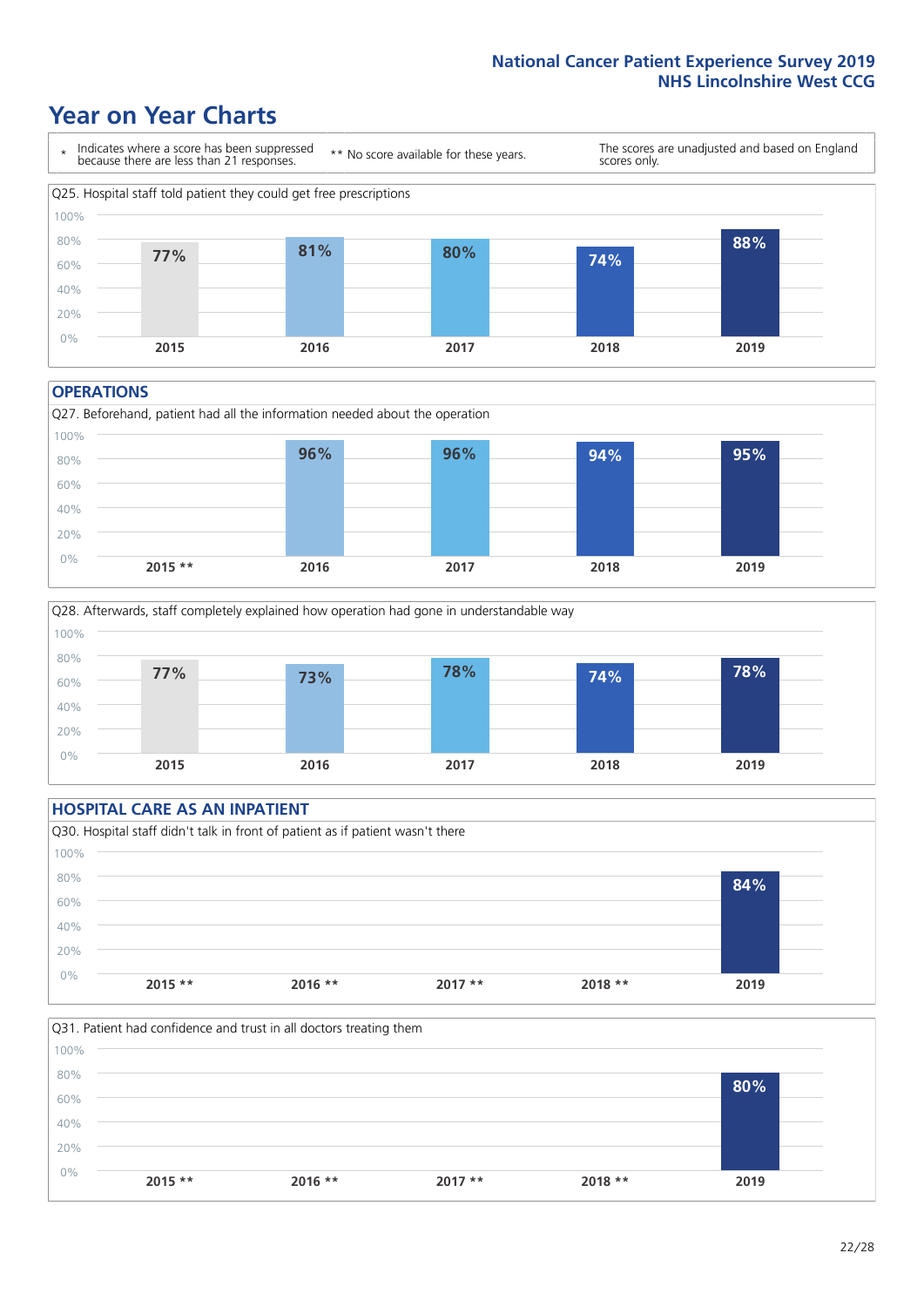### **Year on Year Charts**









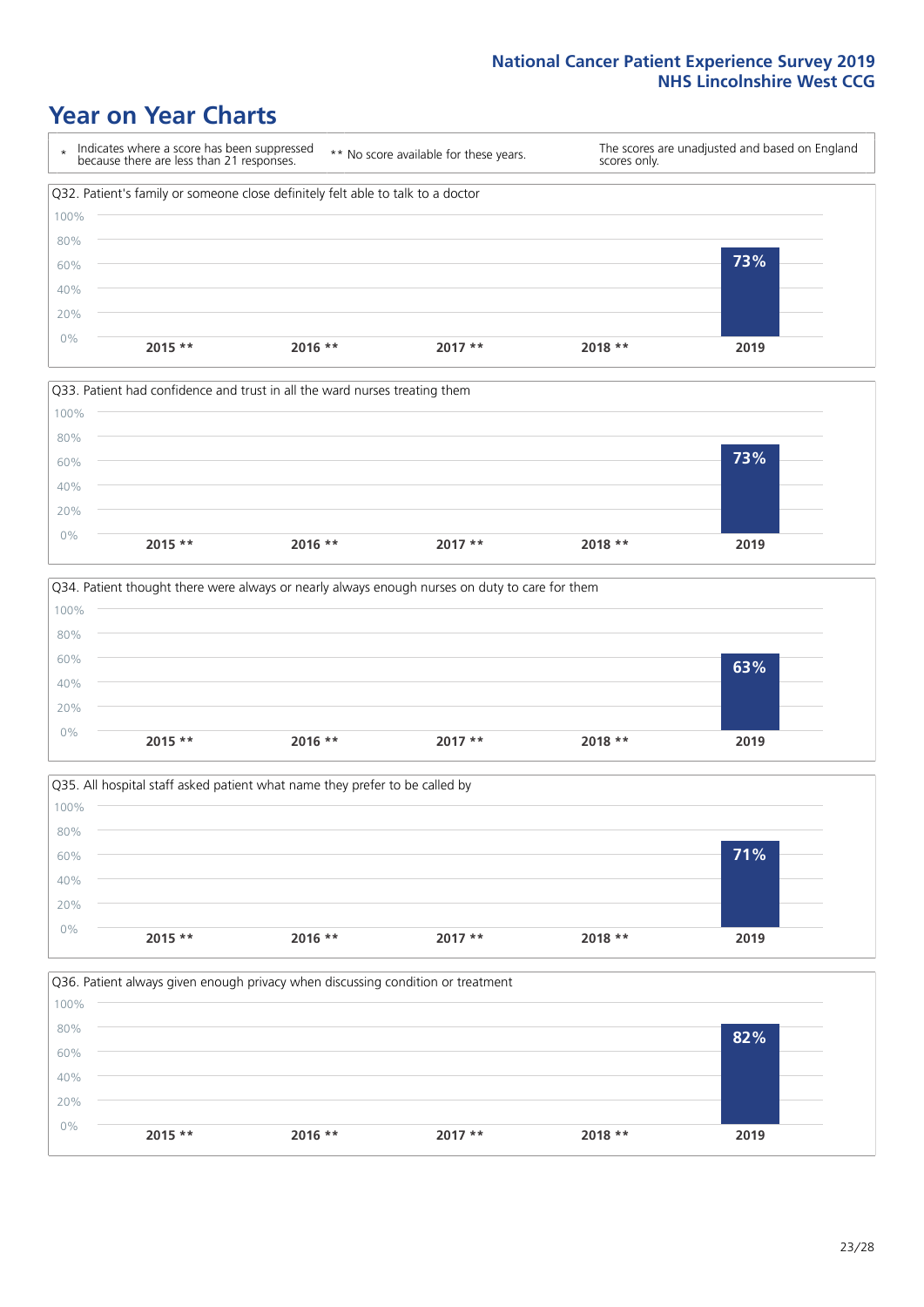### **Year on Year Charts**









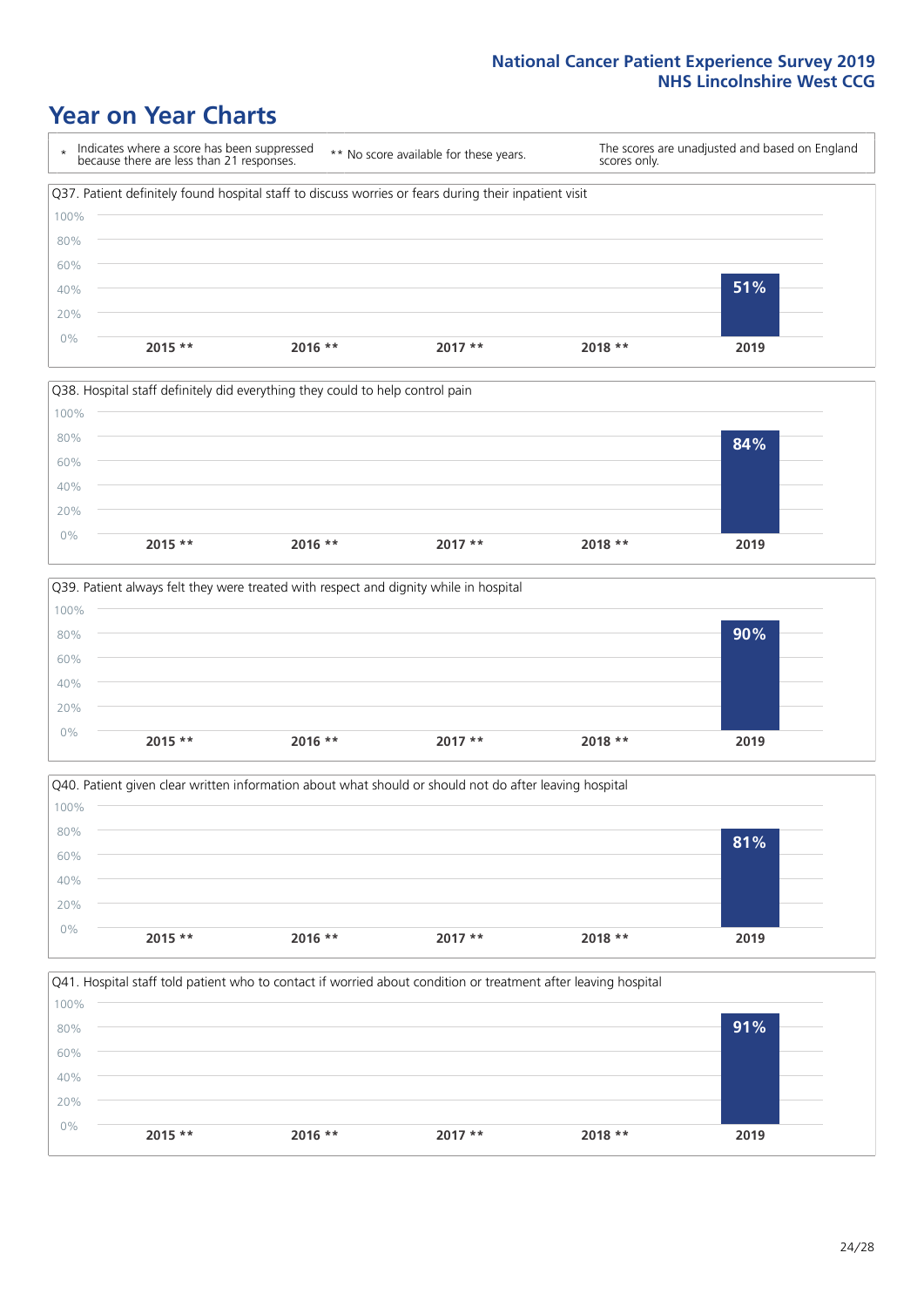### **Year on Year Charts**

\* Indicates where a score has been suppressed because there are less than 21 responses.

\*\* No score available for these years.

The scores are unadjusted and based on England scores only.

#### **HOSPITAL CARE AS A DAY PATIENT / OUTPATIENT**









Q49. Beforehand patient completely had all information needed about chemotherapy treatment 0% 20% 40% 60% 80% 100% **2015 2016 2017 2018 2019 85% 72% 76% 82% 76%**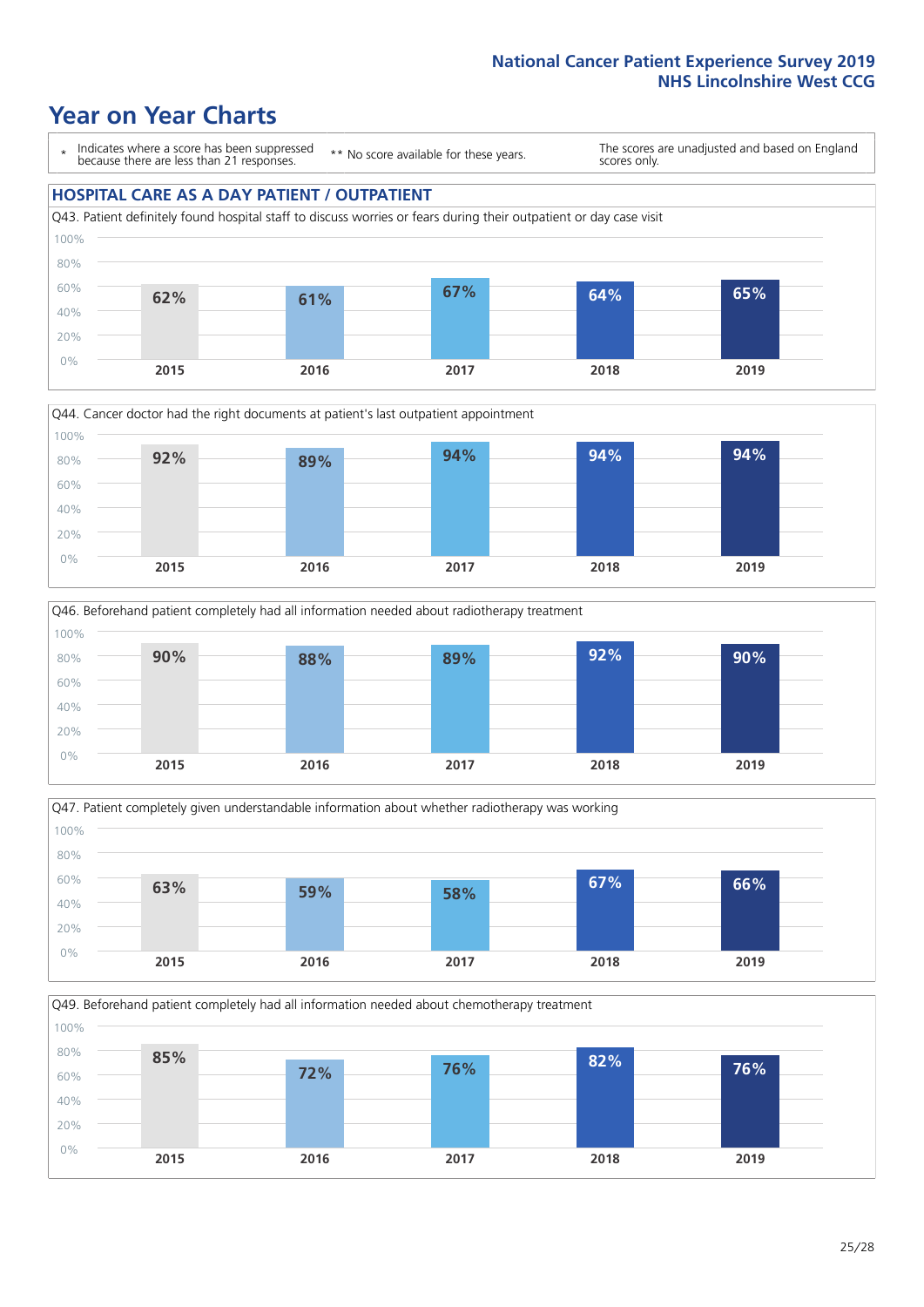### **Year on Year Charts**

\* Indicates where a score has been suppressed because there are less than 21 responses. \*\* No score available for these years. The scores are unadjusted and based on England scores only. Q50. Patient given enough information about whether chemotherapy was working in a completely understandable way 0% 20% 40% 60% 80% 100% **2015 2016 2017 2018 2019 60% 55% 65% 56% 60%**

#### **HOME CARE AND SUPPORT**







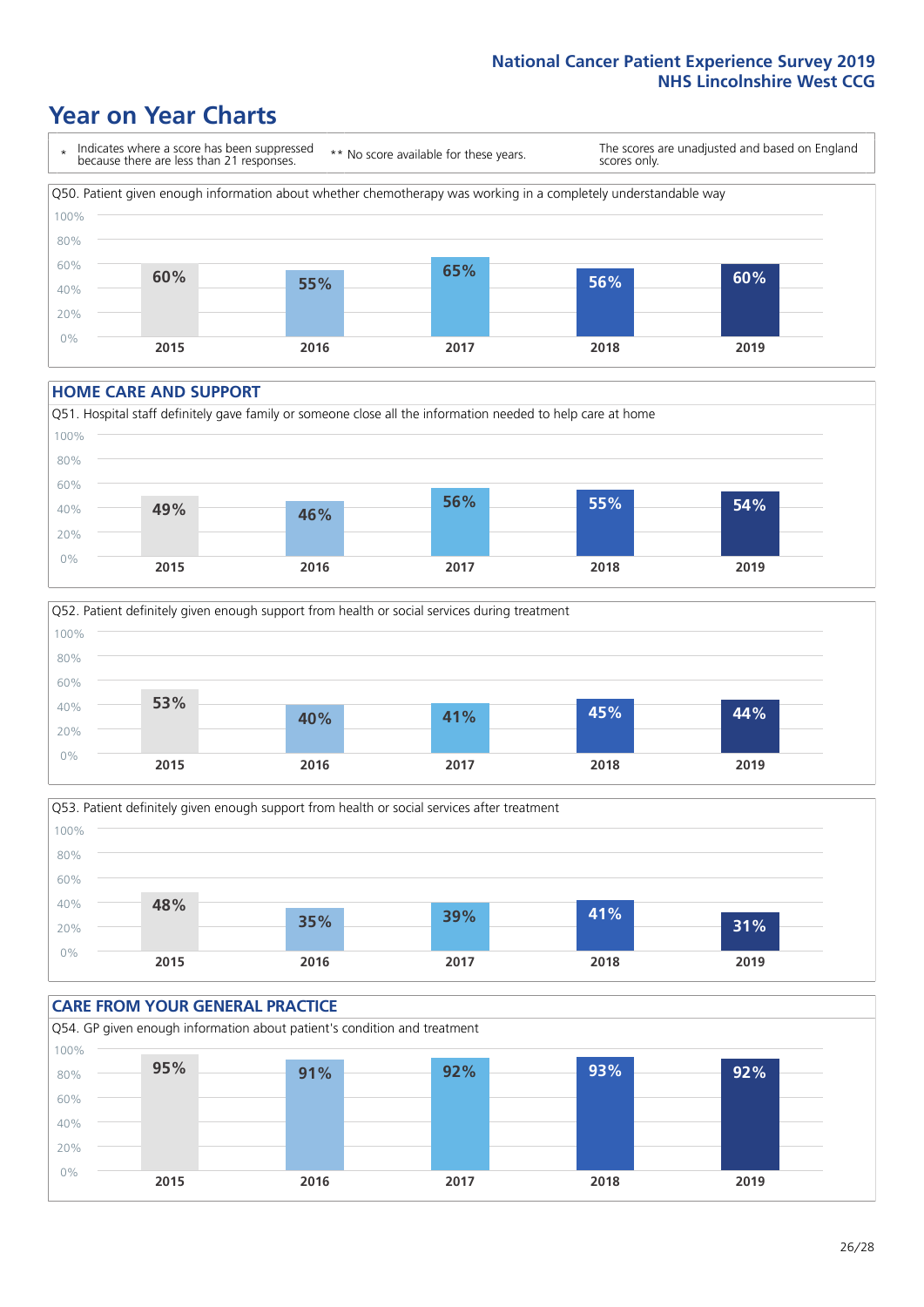### **Year on Year Charts**

\* Indicates where a score has been suppressed because there are less than 21 responses.

\*\* No score available for these years.

The scores are unadjusted and based on England scores only.



#### **YOUR OVERALL NHS CARE**







Q59. Patient felt length of time for attending clinics and appointments for cancer was about right